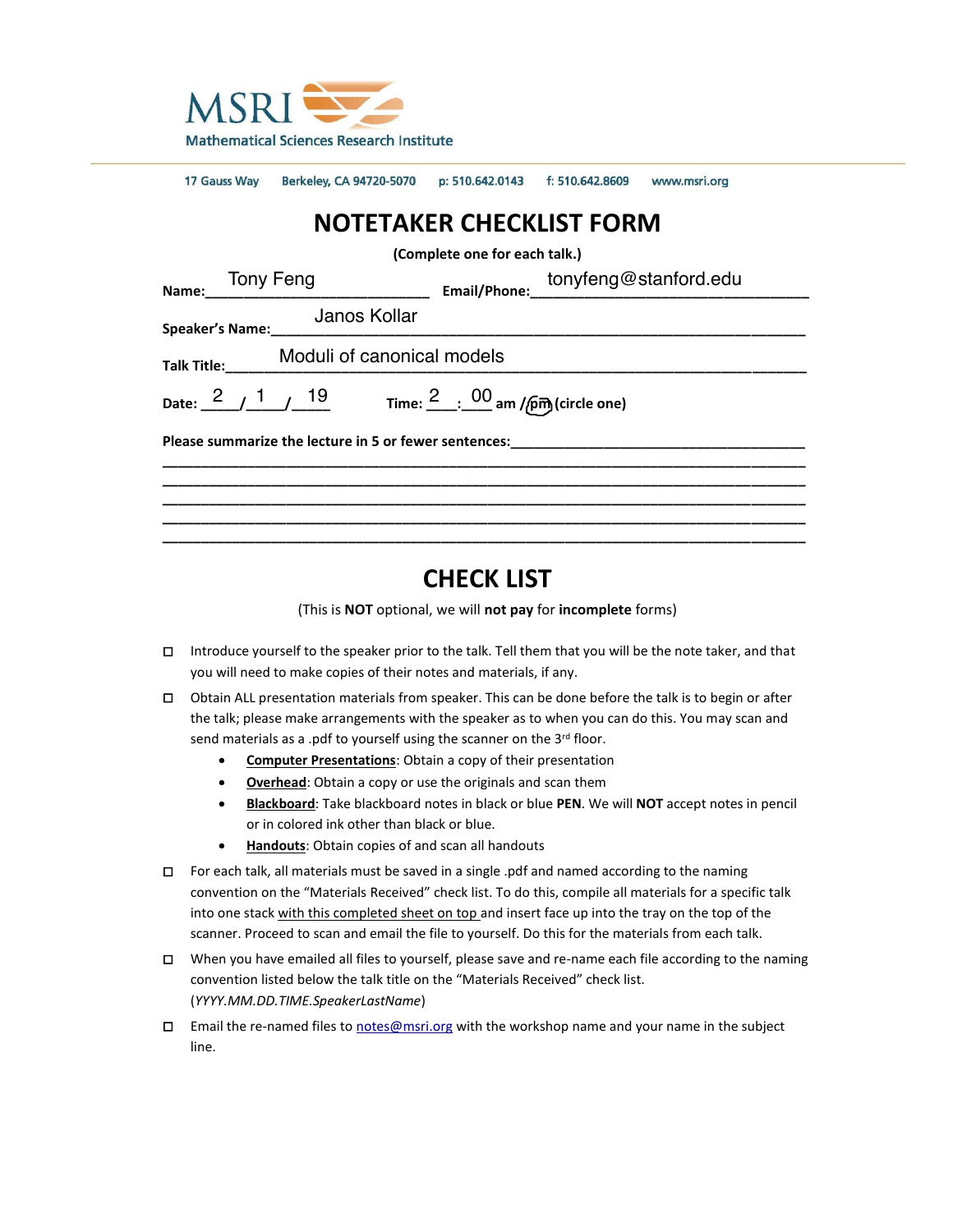# Moduli spaces of algebraic varieties II

# János Kollár

Princeton University

January, 2019

K ロ ▶ K @ ▶ K 할 > K 할 > 1 할 > 1 이익어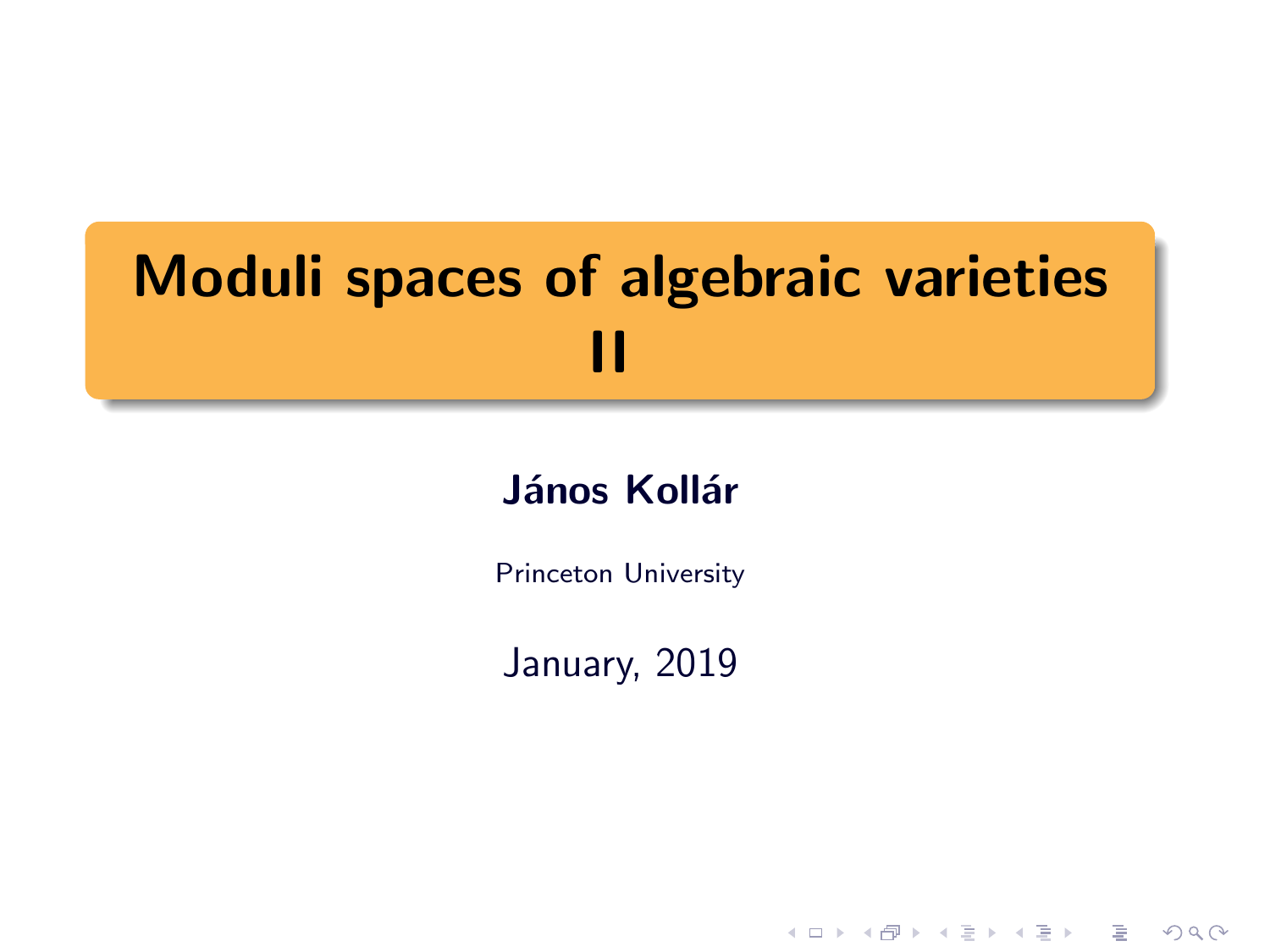# Deligne–Mumford compactification  $\bar{M}_{g}$

Stable curves:

Projective, connected, reduced curves  $C$  such that:

**Local:** at worst nodes:  $(xy = 0)$  (locally analytically)

**KOD RED RED CHARGE** 

**Global:**  $\omega_C$  is ample.

What is  $\omega_c$ ?

- smooth curve:  $\omega_C = \Omega_C = T_C^* = \mathcal{O}_C(K_C)$ .
- for any plane curve, Poincaré residue map  $\mathbb{R}:\omega_{\mathbb{P}^2}(\vert\mathcal{C})\vert_{\mathcal{C}}\cong\omega_{\mathcal{C}}$ – if  $C = ∪<sub>i</sub>C<sub>i</sub>$  and  $P<sub>i</sub> ⊂ C<sub>i</sub>$  are the nodes then  $\omega_c|_{C_i}=\omega_{C_i}(P_i).$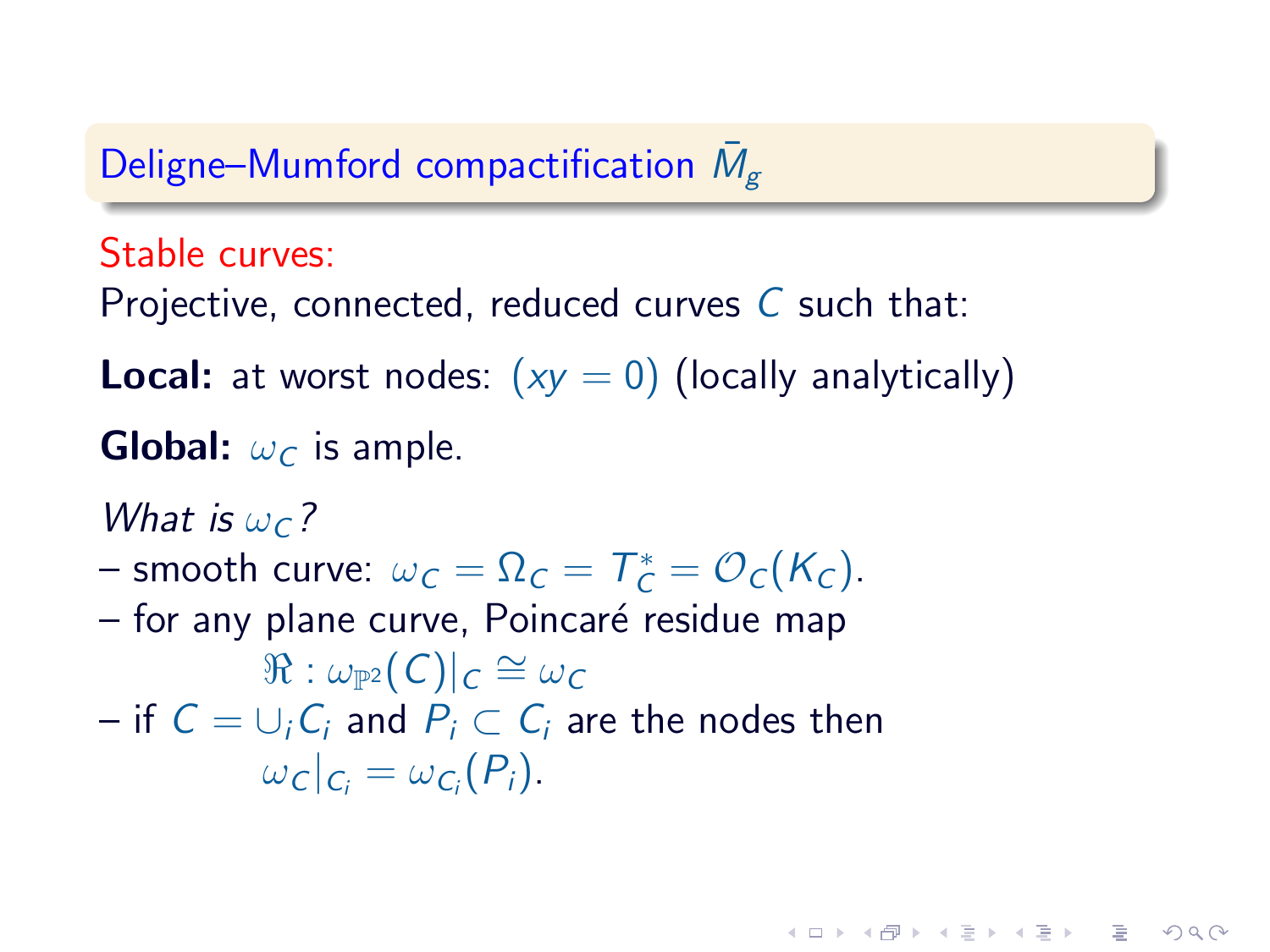Higher dimension, basic questions

What are the correct analogs of smooth, projective curves of genus  $> 2$ ?

What are the correct analogs of stable curves?

Usually:

EASY: make it work for an open moduli space. HARD: make it work for a compact moduli space.

 $2Q$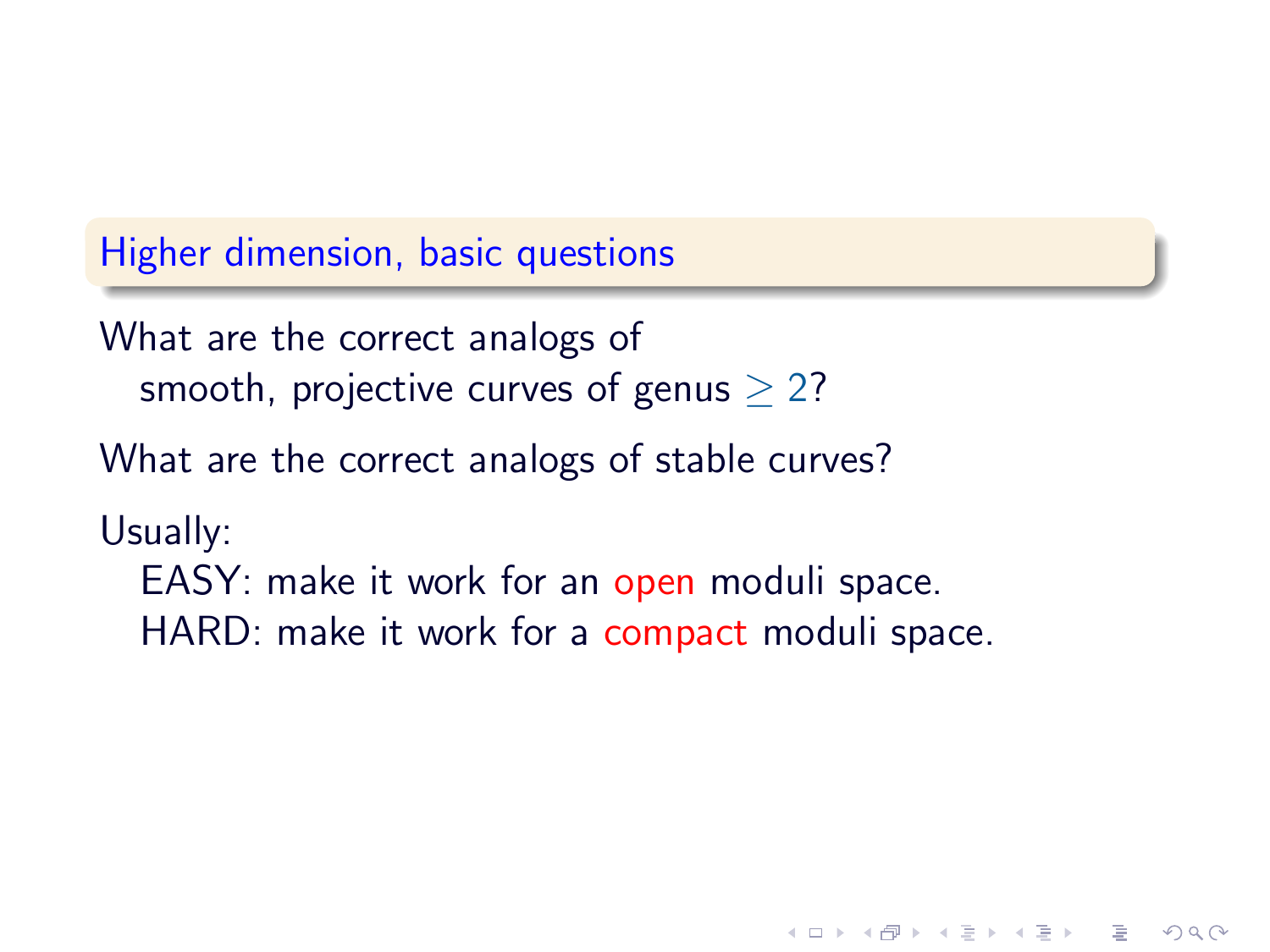# Canonical models 0

 $X<sup>n</sup>$  smooth projective variety, floating around.

To get our hands on it, want an embedding  $X \hookrightarrow \mathbb{P}^N.$ 

 $\mathbf{A} \equiv \mathbf{A} + \mathbf{A} + \mathbf{B} + \mathbf{A} + \mathbf{B} + \mathbf{A} + \mathbf{B} + \mathbf{A} + \mathbf{B} + \mathbf{A} + \mathbf{B} + \mathbf{A} + \mathbf{B} + \mathbf{A} + \mathbf{B} + \mathbf{A} + \mathbf{B} + \mathbf{A} + \mathbf{B} + \mathbf{A} + \mathbf{B} + \mathbf{A} + \mathbf{B} + \mathbf{A} + \mathbf{B} + \mathbf{A} + \mathbf{B} + \mathbf{A} + \mathbf{B} + \mathbf{A} + \math$ 

 $2Q$ 

This needs a holomorphic line bundle  $L$  on  $X$  with sections  $s_0, \ldots, s_N \in H^0(X, L)$ .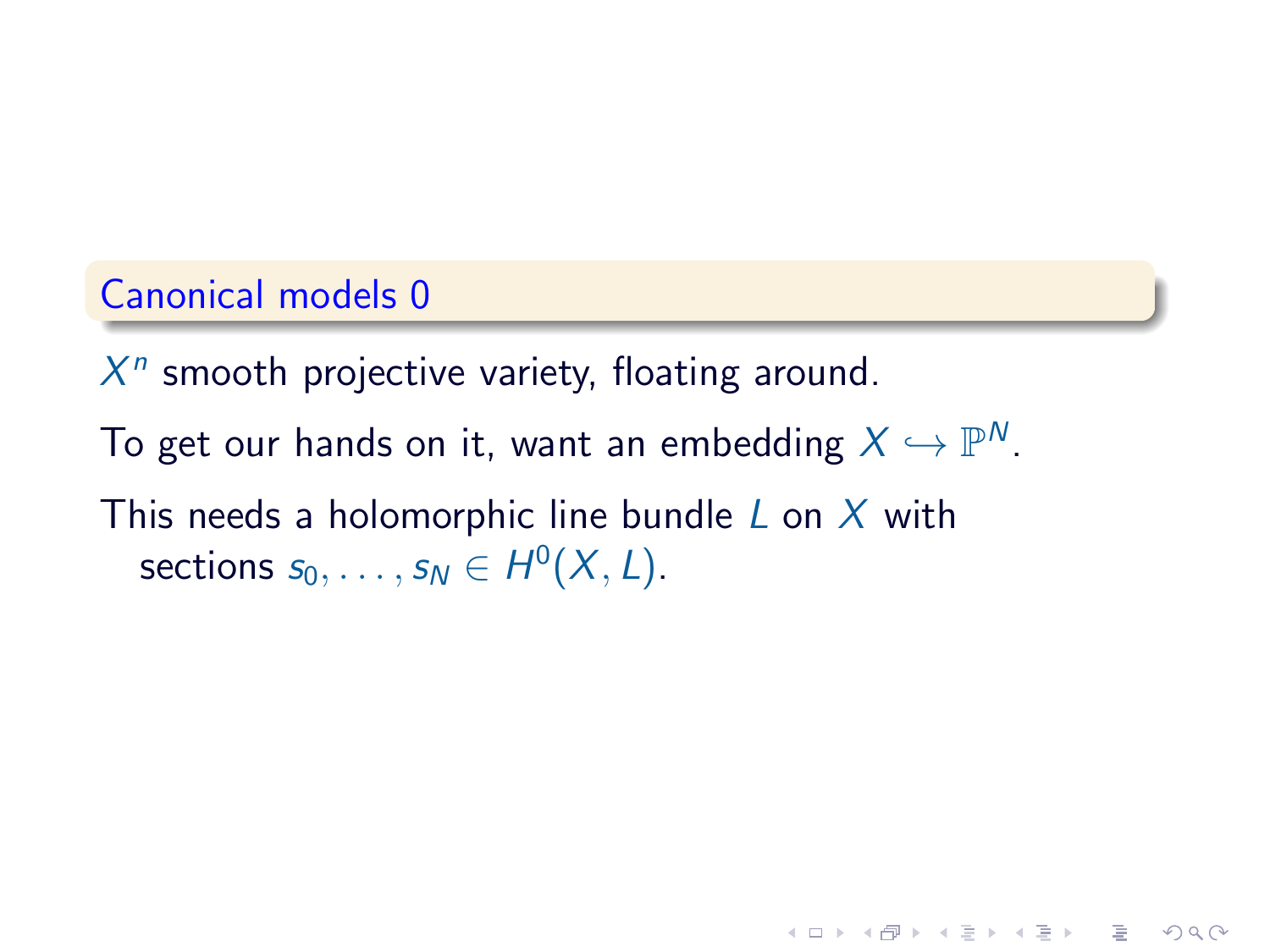# Meta claim I

The only vector bundle one can write down on a manifold/variety is the tangent bundle  $T_x$ (and its descendants)

Meta Corollary: The only line bundles are  $\omega_X = \Omega_X^n = (\det \mathcal{T}_X)^*$  (and its powers).

Example 1: (Franchetta conjecture) If  $C \mapsto L_C$  is holomorphic then  $L_C = \omega_C^m$  for some m. (Harer, Arbarello-Cornalba, Mestrano, Kouvidakis)

Example 2:  $X$  smooth, L sufficiently ample. The only holomorphic  $H^0(X, L) \ni s \mapsto$  (line bundle on  $(s = 0)$ ) is: restrict a line bundle from X to  $(s = 0)$ . (M. Woolf)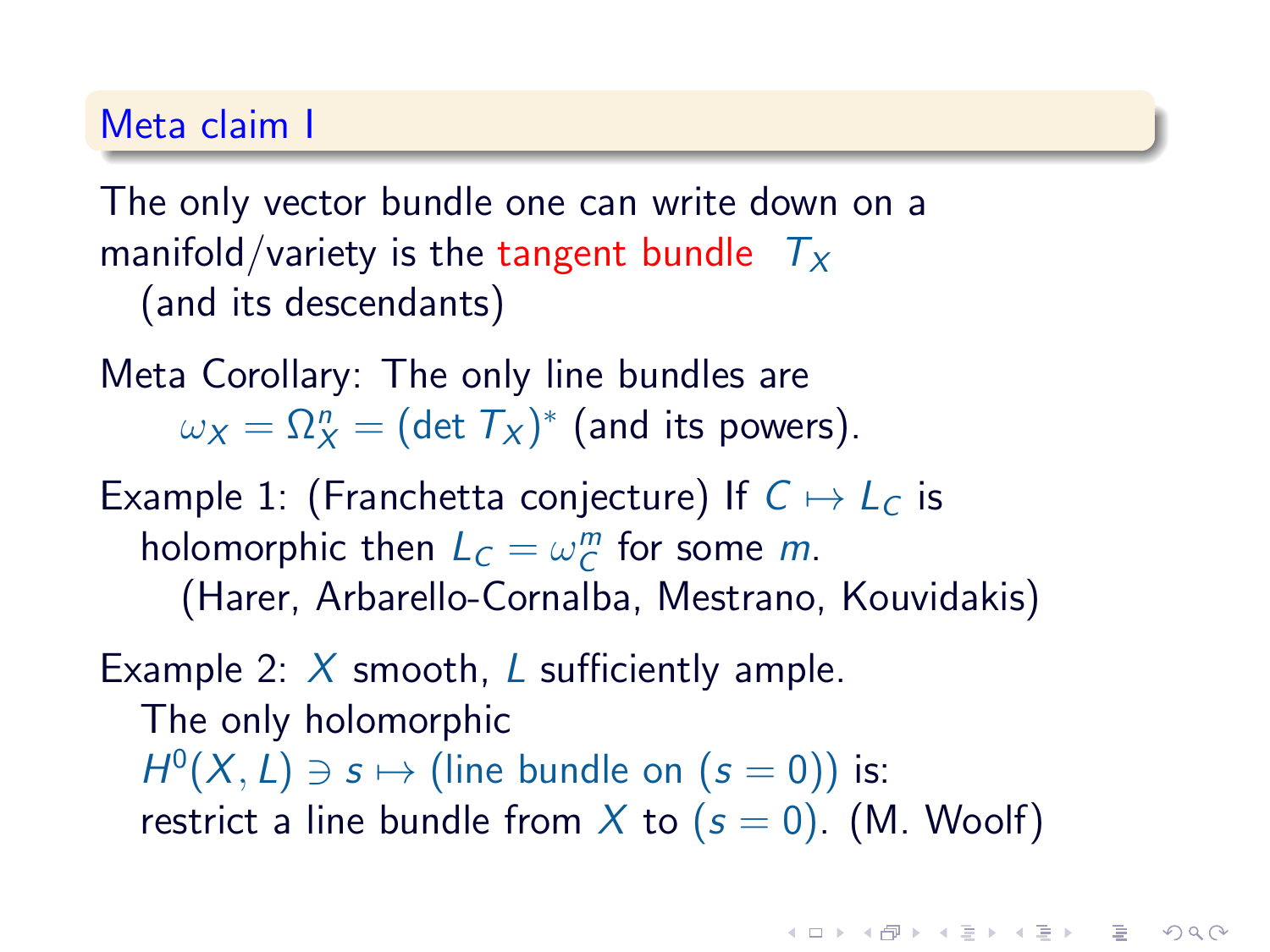Example 3: (Babylonian towers) The only vector bundles on  $\mathbb{P}^\infty$  are sums of line bundles. (Tyurin, Barth)

# Non-example: If X is projective and  $\omega_X$  is the only line bundle then  $\omega_X$  is ample, so minimal model program says  $X = X$ .

Meta claim II: On an interesting variety there are many line bundles, but we have to work hard to find them.

**HELMAN (E) (E) E MAN**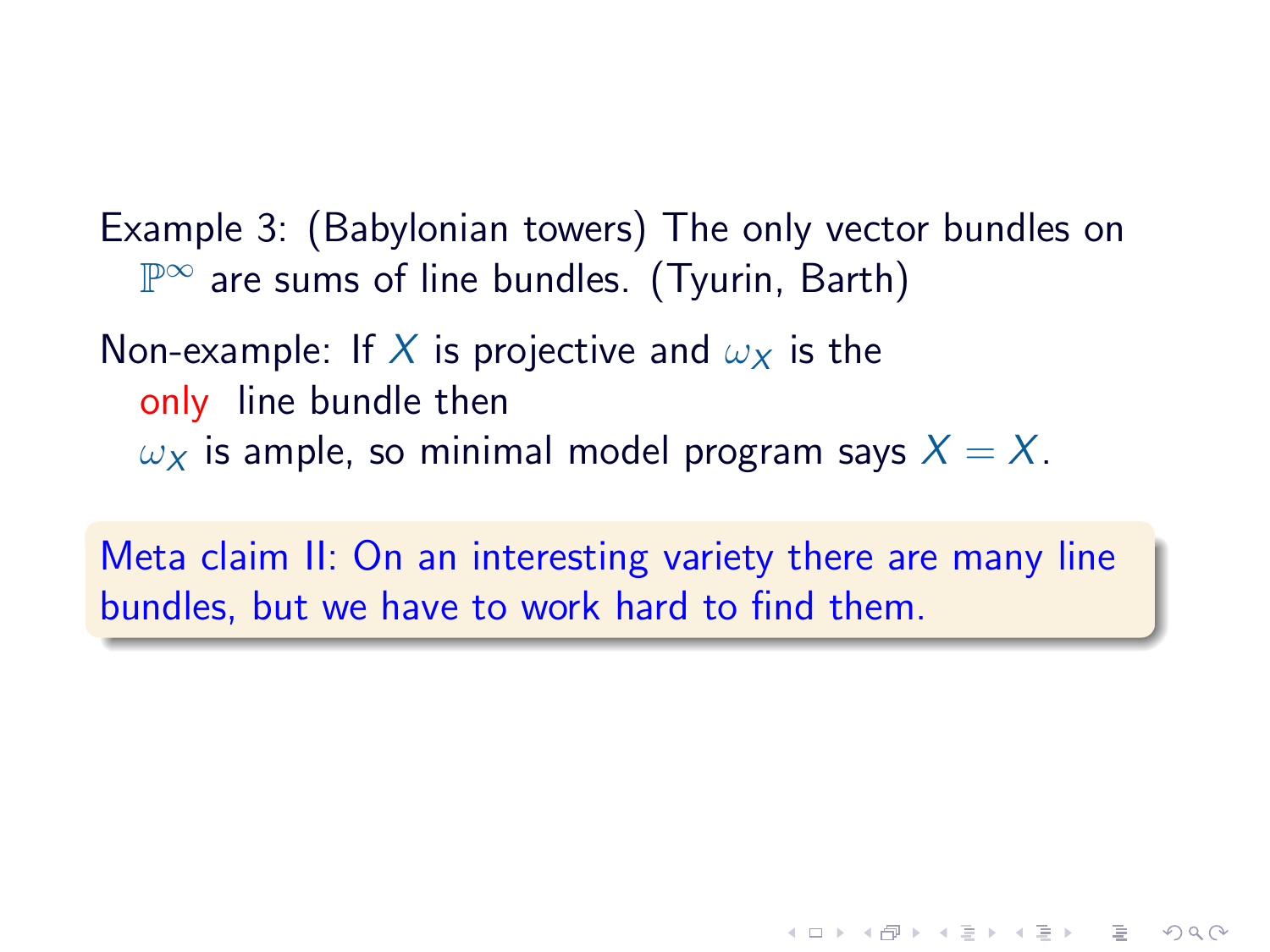#### Canonical models 1

Take any  $\omega_X^m$  for  $m \geq 1$ . Take any basis  $s_0, \ldots, s_{N(m)} \in H^0(X, \omega_X^m)$ . Get a map  $\phi_m : X \dashrightarrow X_m \subset \mathbb{P}^{N(m)}$ .

# Theorem (Canonical models)

The closed images  $X_m$  are isomorphic to each other for  $1||m$ . Get  $X^{\text{can}}$ , the canonical model of X.

- $-$  dim  $X = 2$ : Castelnuovo, Enriques (+ Mumford)
- dim  $X = 3$ : Mori (+ Kawamata, Kollár, Reid, Shokurov)
- $-$  dim  $X > 4$ : Hacon–McKernan

(+ Birkar, Cascini, Corti, Shokurov) (+ Fujino-Mori)

**KOR SO KEY (E) E VAN**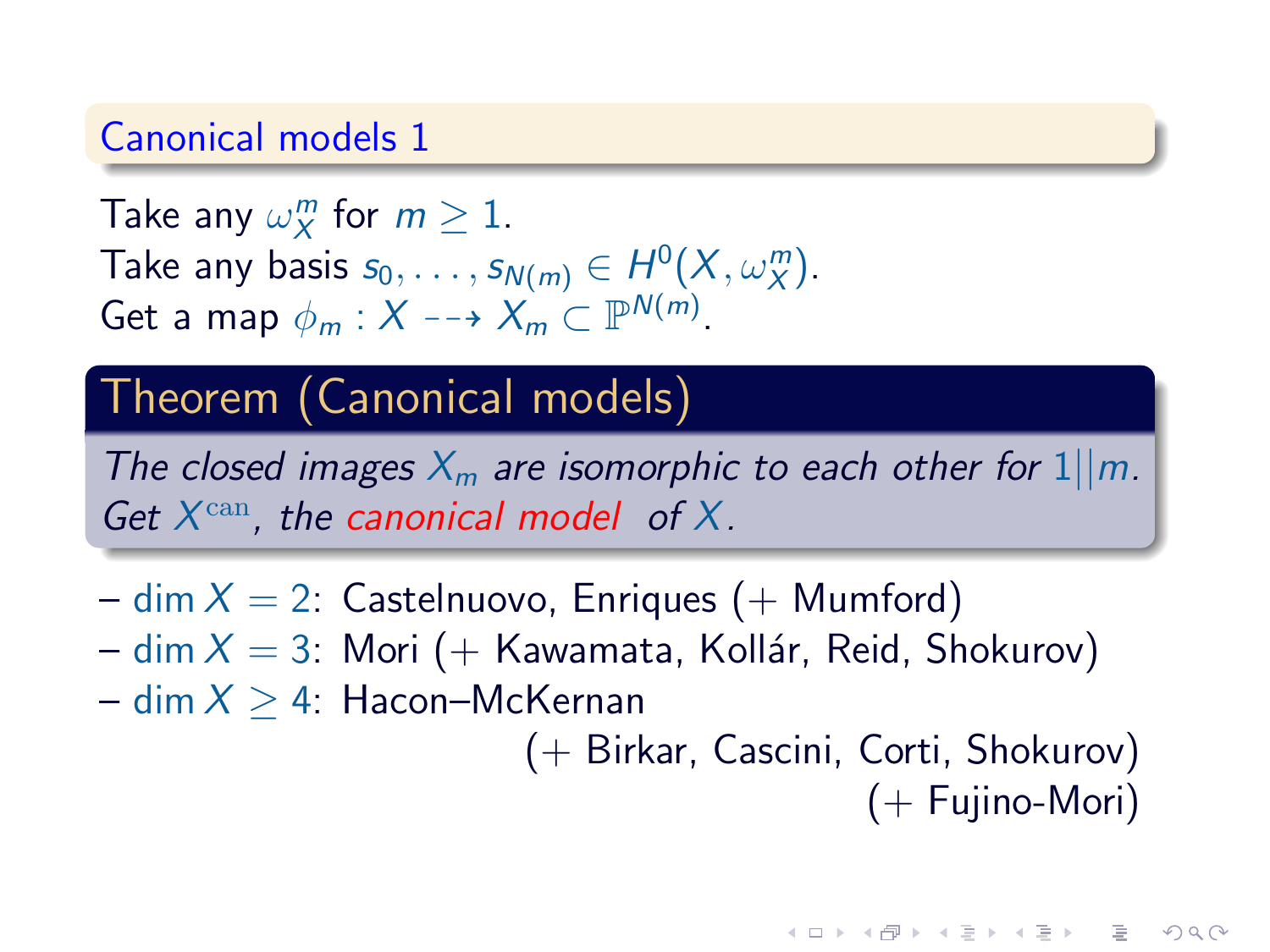$\omega$  on a singular variety I.

**Recipe:** (if  $X$  is normal) Take smooth locus  $X^0\subset X$  $\omega_{X^0} = \Omega_{X^0}^n = (\det \mathcal{T}_{X^0})^*$ , then extend it to  $X.$ Powers:  $\omega_X^{[m]}$  $\mathcal{L}_X^{[m]} := \text{extension of } \omega_{X^0}^m.$ 

Exercise: A holomorphic line bundle  $L^0$  on  $X^0$  has at most 1 extension to a holomorphic line bundle L on X, but it may have infinitely many extensions as a topological line bundle.

 $\Omega$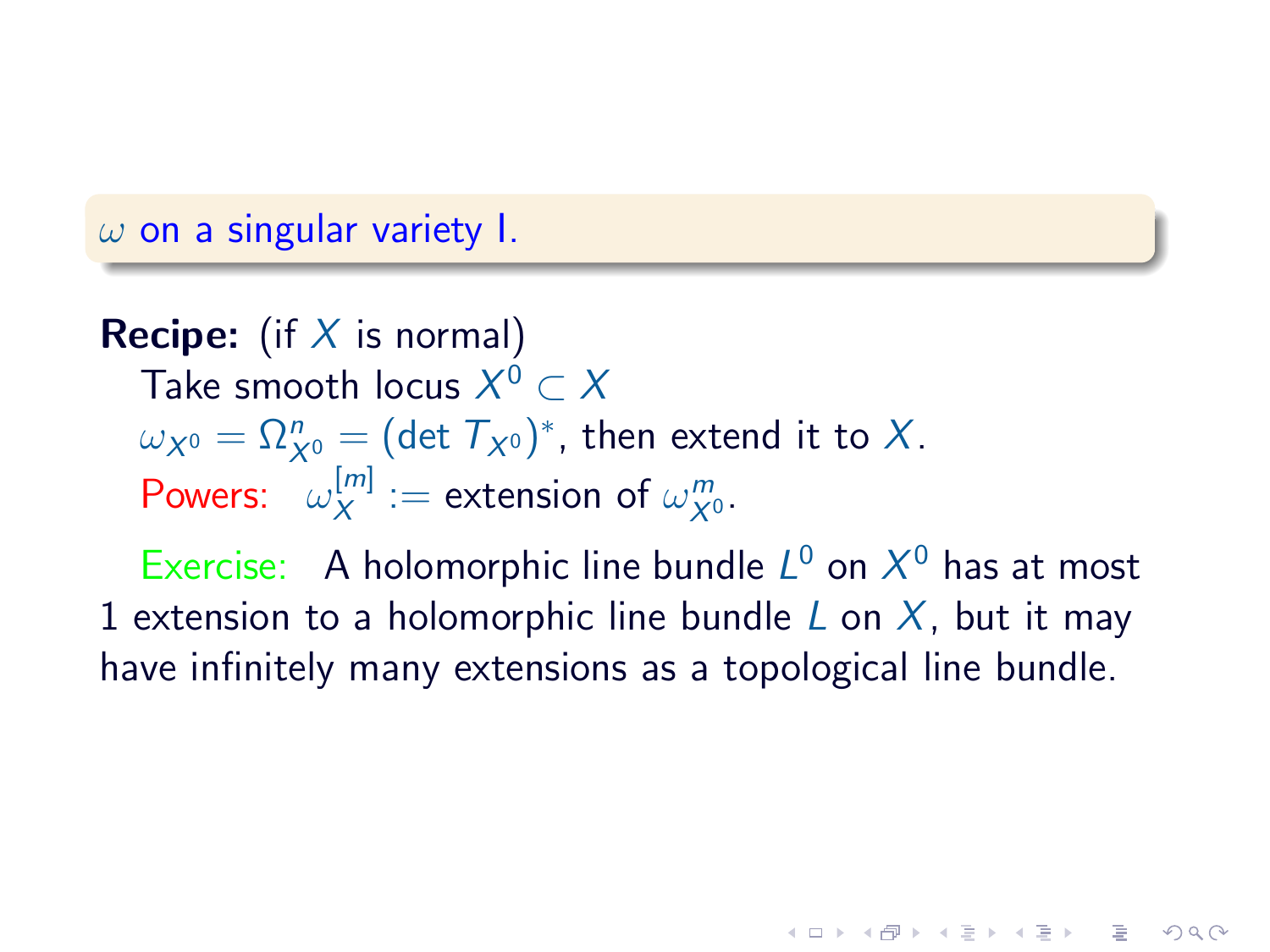$\omega$  on a singular variety II.

• Hypersurfaces:  $(g = 0) \subset \mathbb{C}^n$ . Generator of  $\omega$ :

$$
(-1)^i \frac{dx_1 \wedge \cdots \wedge \widehat{dx}_i \wedge \cdots \wedge dx_n}{\partial g/\partial x_i}
$$

**HELMAN (E) (E) E MAN** 

• Quotients:  $\mathbb{C}^n/$ (finite group G). Generator of  $\omega^m$ :

 $(dx_1 \wedge \cdots \wedge dx_n)^{\otimes m}$ where  $m = |G/G \cap SL_n|$ .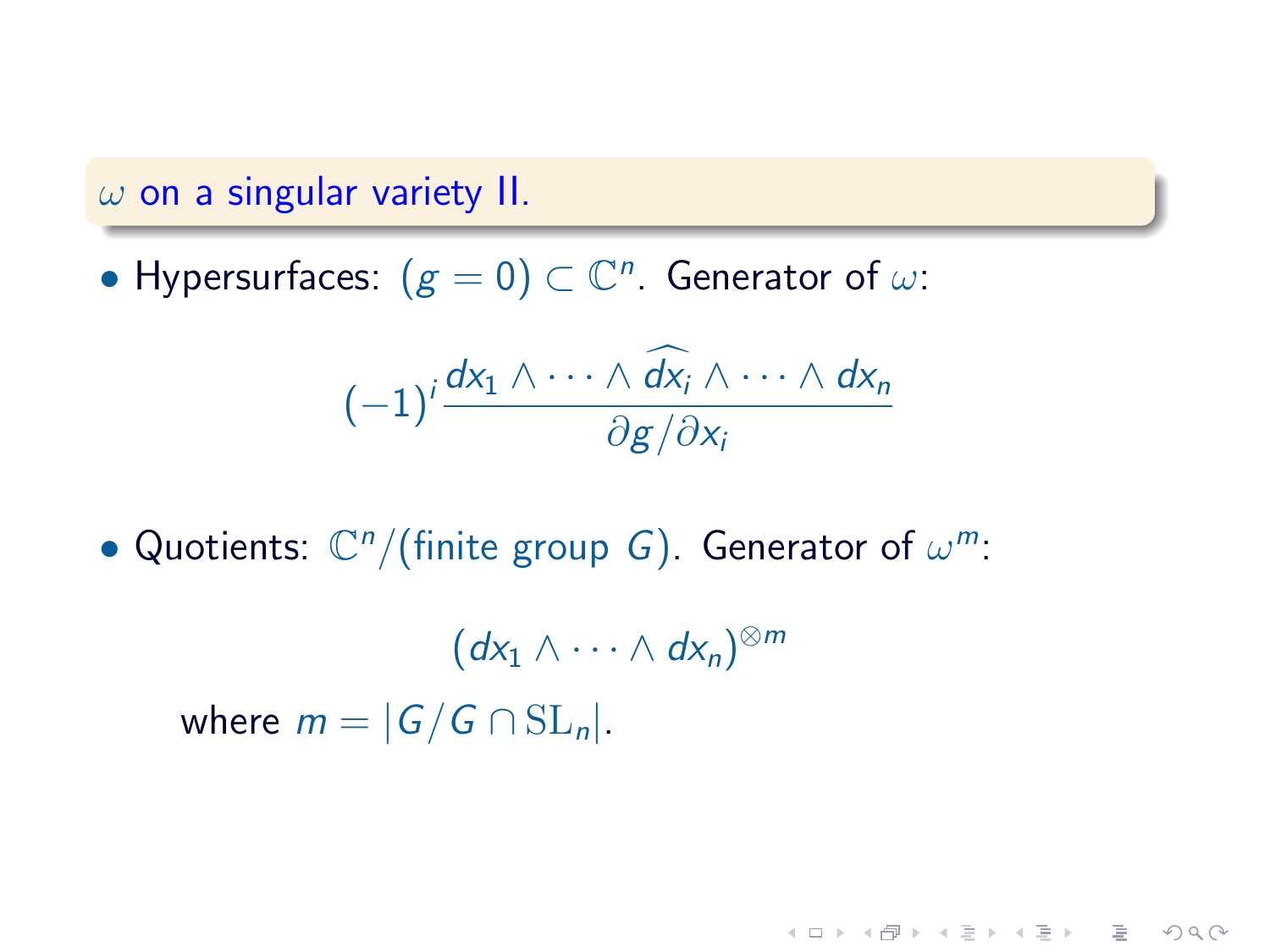# Canonical models: internal definition

Canonical singularity: One can pull back pluricanonical forms:  $p: Y \rightarrow X$  resolution, then we have

> $p^*\omega_X^{[m]}\to \omega_Y^{[m]}$ ι‴ι<br>Υ

> > **KOD RED RED CHARGE**

Canonical model: normal, projective,

 $- X$  has canonical singularities and  $-\omega_x$  is ample.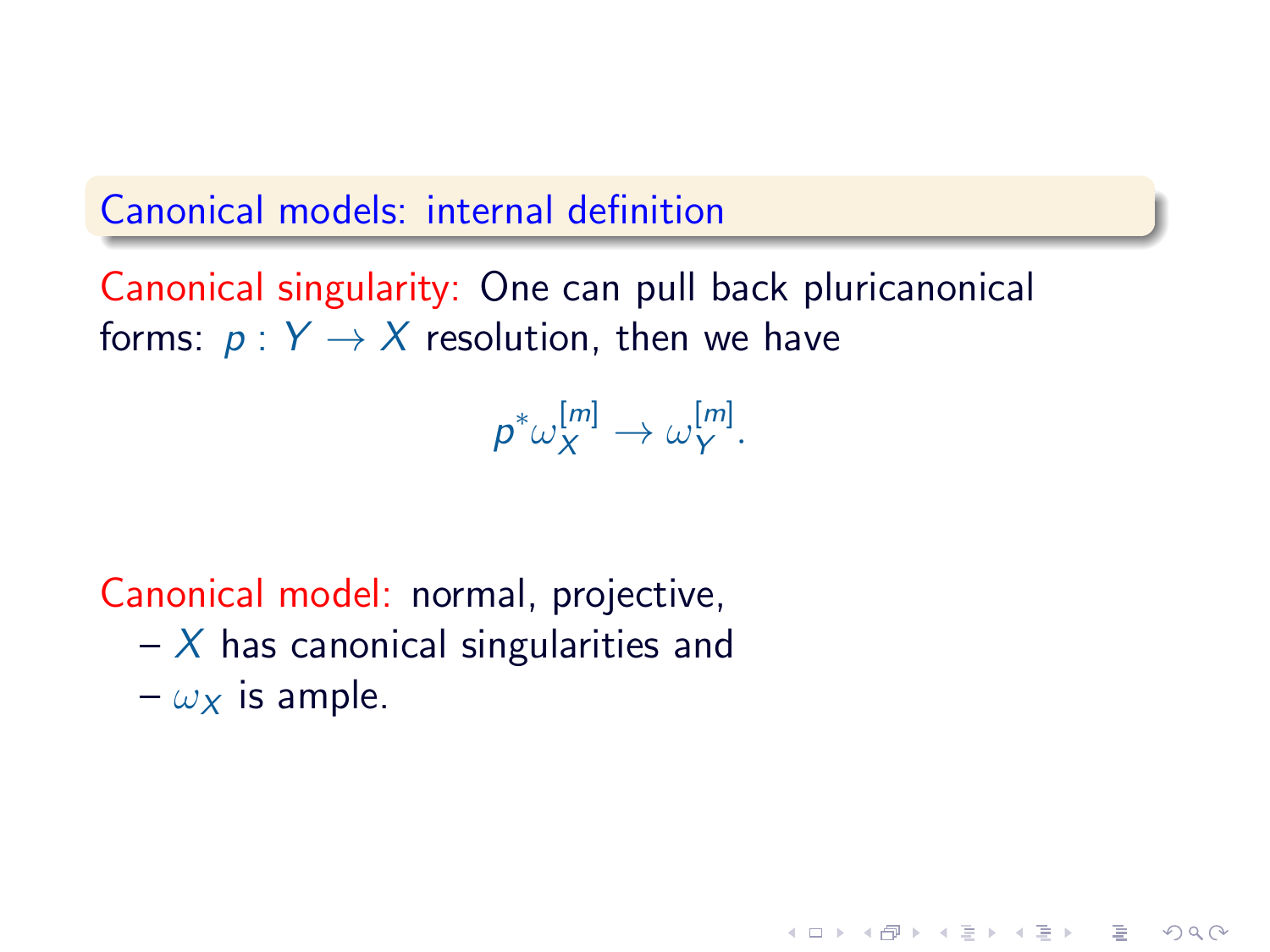# Moduli and compactification: using GIT directly

- Mumford (1965):  $M_{\rm g}$  using GIT,
- Mumford, Gieseker (1974-80)  $\bar{M}_{g}$  using GIT.
- Gieseker (1977): moduli of surfaces using GIT, for high enough pluricanonical embedding,
- Viehweg (1989–95): higher dimensional canonical models, with well chosen polarization,
- Chenyang Xu Xiaowei Wang (2012) GIT compactification of the moduli of surfaces forever depends on the pluricanonical embedding, (both Chow and Hilbert versions).

**KORKAR KERKER EL VAN**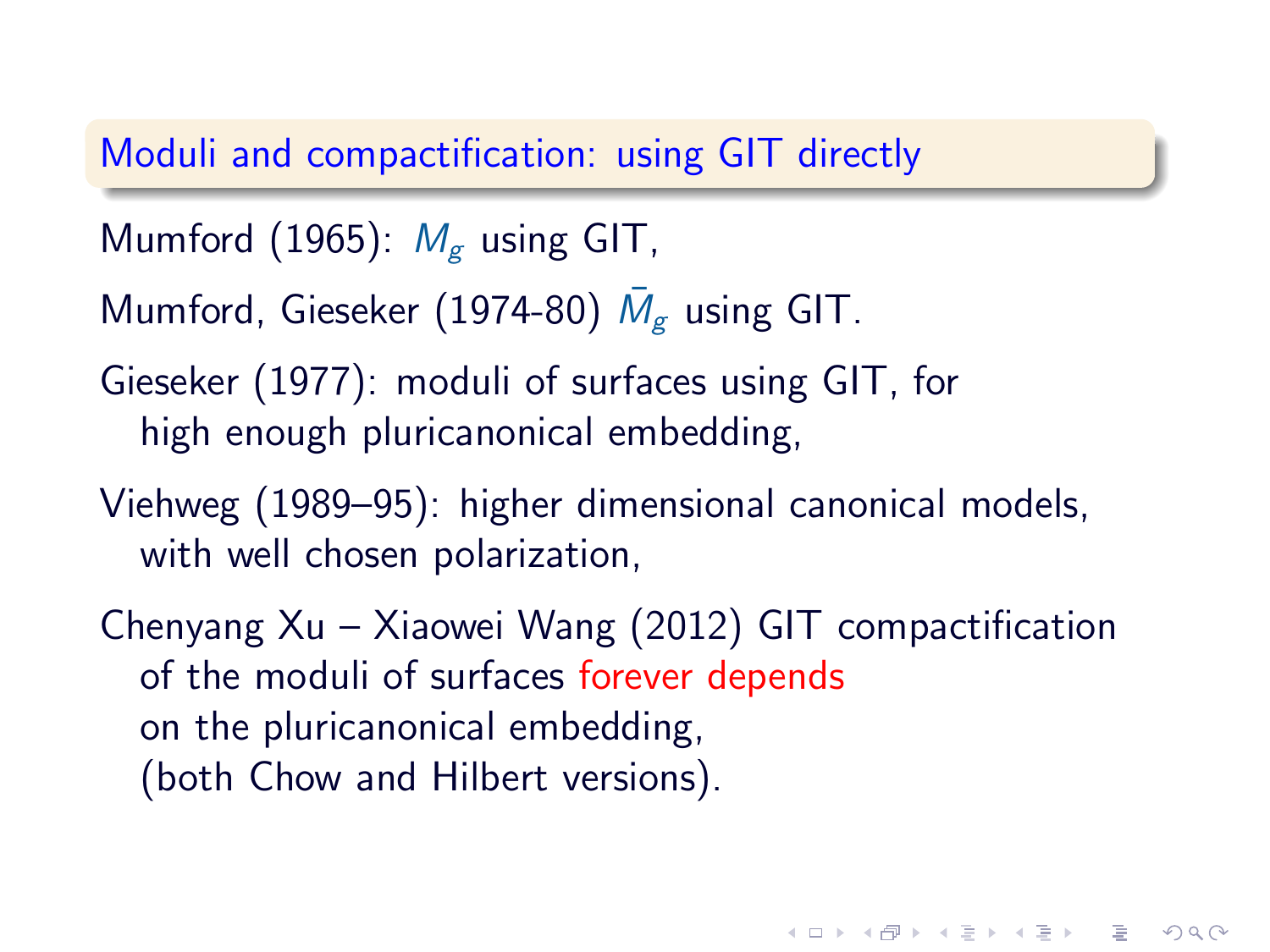#### Compactification 2: Memento Mori

**Lemma.** B smooth curve,  $B^0 = B \setminus \{0\}$  $f^0: Y^0 \to B^0$  a family of canonical models.

There is at most 1 extension to

$$
\begin{array}{ccc}\nY^0 & \subset & Y \\
f^0 \downarrow & & \downarrow f \\
B^0 & \subset & B\n\end{array}
$$

**HELMAN (E) (E) E MAN** 

such that

 $-$  Y has canonical singularities and  $-\omega_Y$  (rather  $\omega_{Y/B}$ ) is ample on every fiber.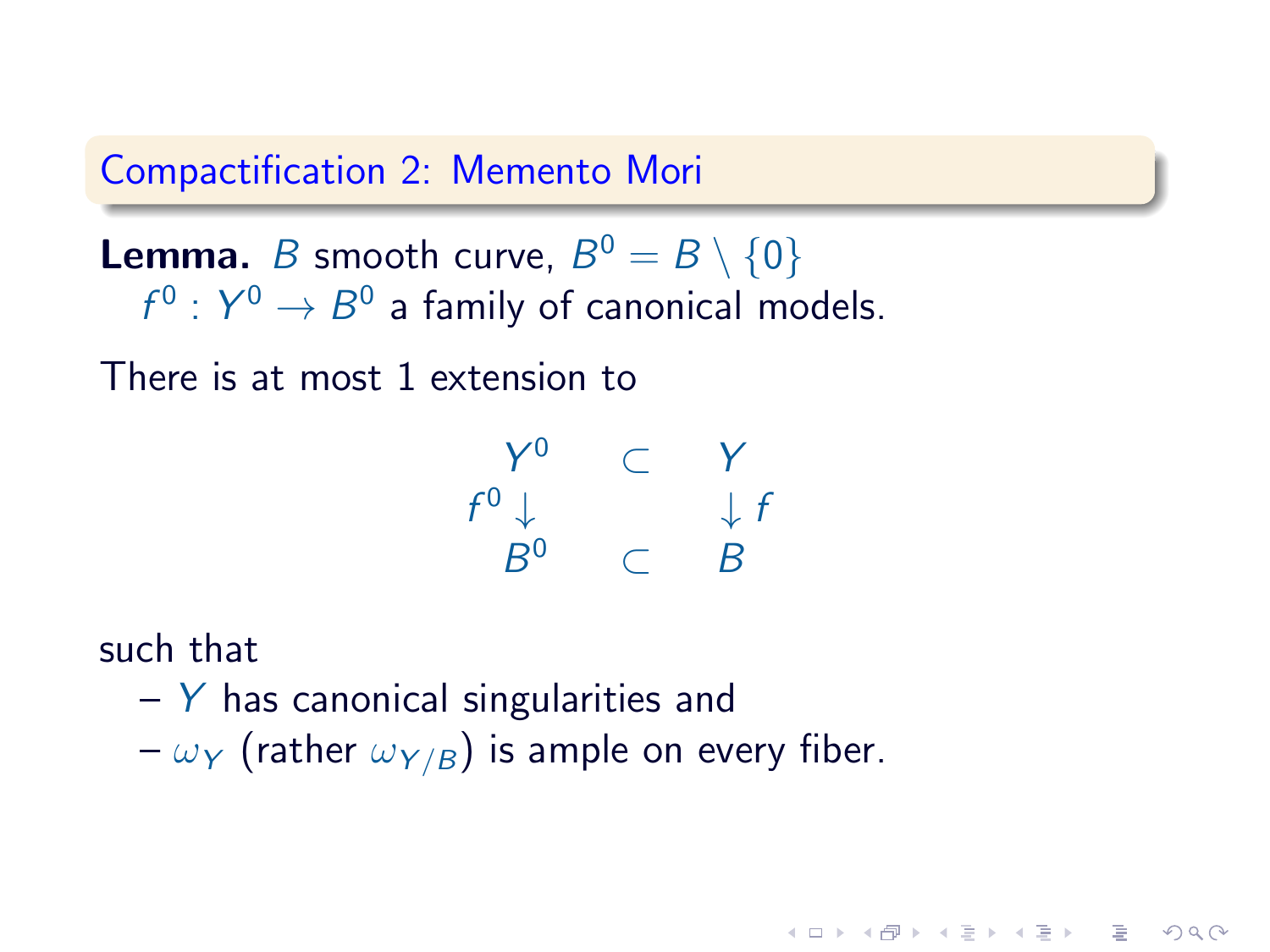# KSB approach

# *B* smooth curve,  $B^0 = B \setminus \{0\}$  $f^0:Y^0\rightarrow B^0$  a flat family of canonical models.

- Take any extension  $f_1: Y^1 \to B$ .
- Resolve singularities  $f_2: Y^2 \to B$ , write  $Y_0^2 = \sum m_i D_i$ .
- Take base change  $C \rightarrow B$ , ramification order a multiple of the  $m_i$ . Get  $f_3: Y^3 \to C$ . Now  $Y_0^3 = \sum D'_i$ .
- Take canonical model to get  $f: Y \to C$ .

$$
\begin{array}{ccc}\nY^0 & \leftarrow & Y^0_C & \subset & Y \\
f^0 \downarrow & & f^0_C \downarrow & & \downarrow f \\
B^0 & \leftarrow & C^0 & \subset & C.\n\end{array}
$$

**KOR SO KEY (E) E VAN**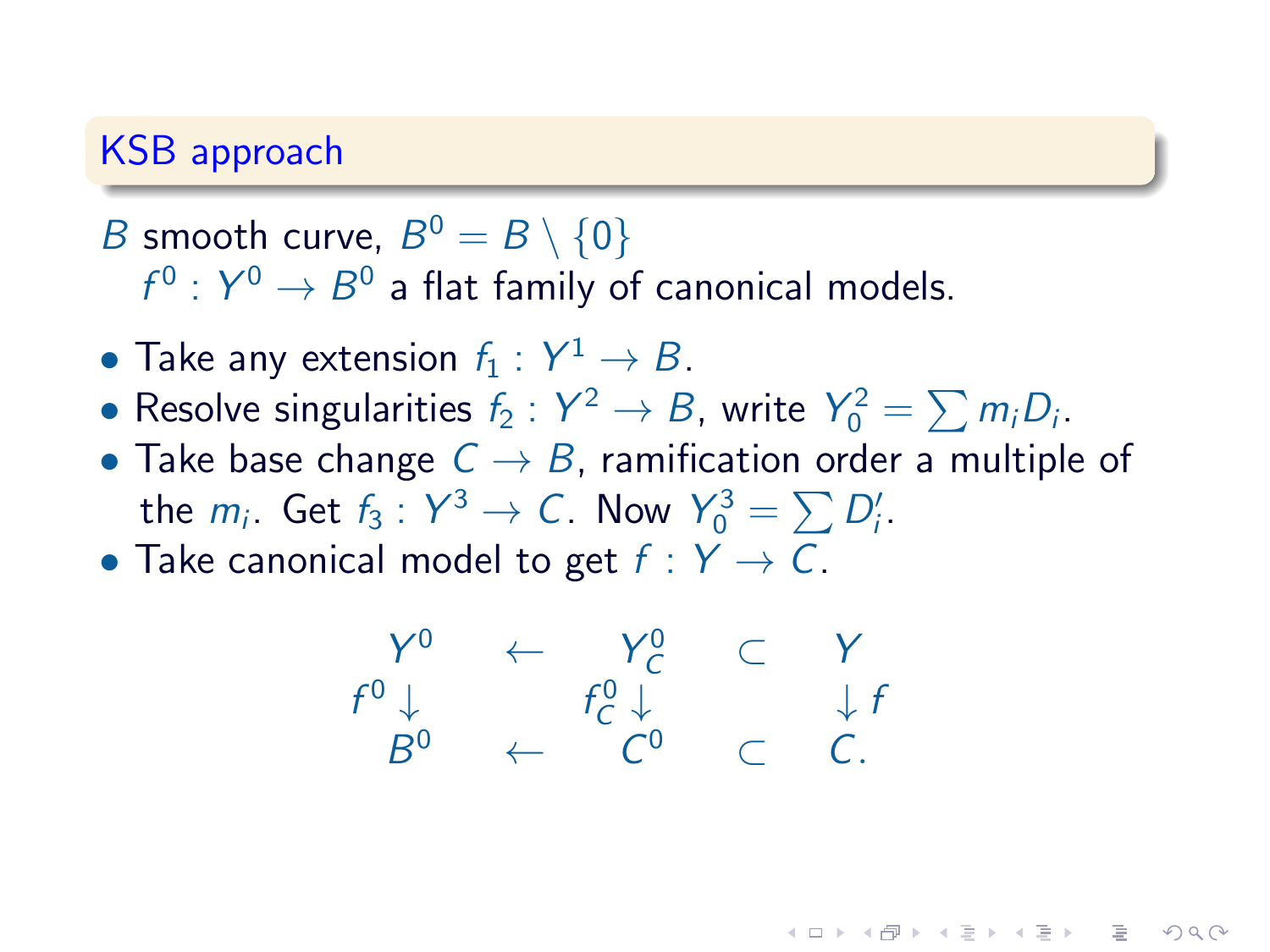In order to apply this we need

• special  $Y_0$  should have ???? singularities

Curve case:  $(xy = 0)$  is not canonical but  $(xy + t^n = 0)$  is canonical.

Needed in general case:  $0 \in D \subset X$ , Cartier divisor. Assume  $X \setminus D$  has canonical sings and D has ????  $\Rightarrow$  X has canonical sings.

**KOD RED RED CHARGE** 

Definition:  $|????|$  = semi-log-canonical.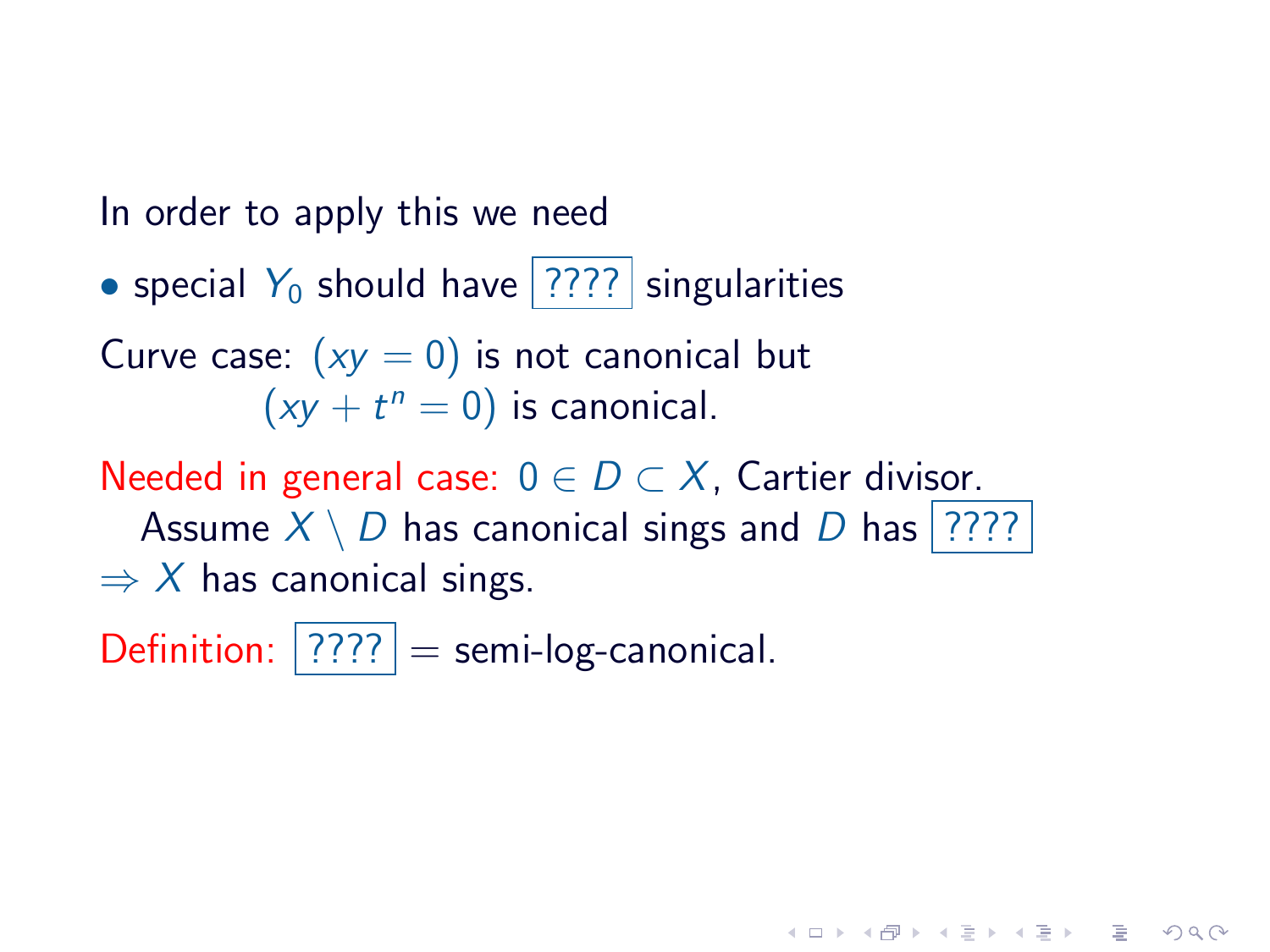What is semi-log-canonical?

What is a node?

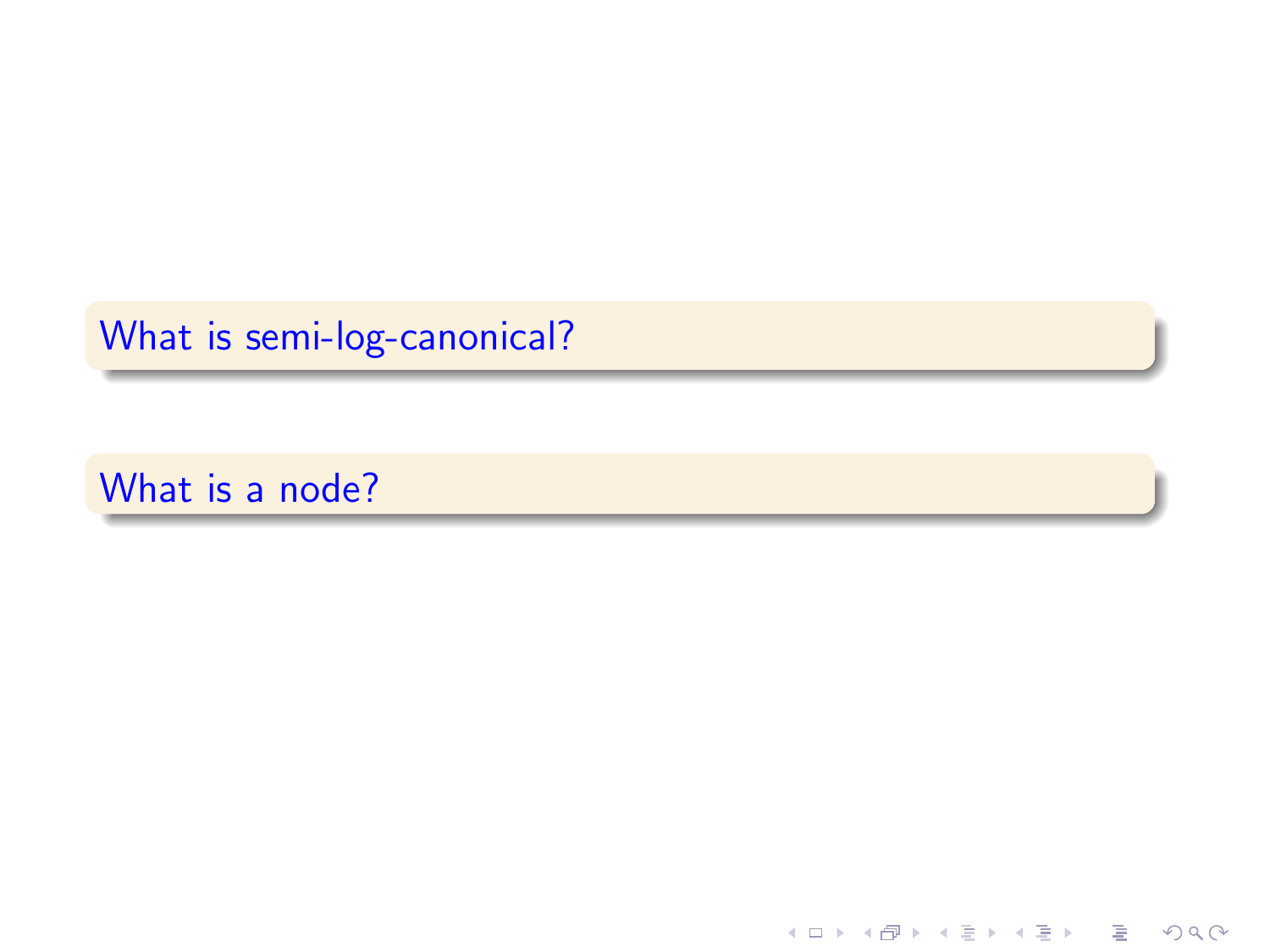# What is a node?

 $C = (xy = 0) \subset \mathbb{C}^2$ . generating section  $\sigma$  of  $\omega_C$ 

$$
\sigma = \frac{dx}{x}
$$
 on x-axis,  $\sigma = -\frac{dy}{y}$  on y-axis.

# Characterizations of nodes:

Using resolutions:  $p: D \to C$  then  $p^* \sigma$  has only simple poles.

Using local volume: Although the local volume is

$$
\frac{i}{2\pi}\int_{|x|\leq 1}\frac{dx}{x}\wedge\frac{d\bar{x}}{\bar{x}}=\infty,
$$

it has only logarithmic growth:

$$
\frac{i}{2\pi}\int_{|x|\leq 1}|x|^{\epsilon}\frac{dx}{x}\wedge\frac{d\bar{x}}{\bar{x}}<\infty\quad\text{for }\epsilon>0.
$$

ミー  $2Q$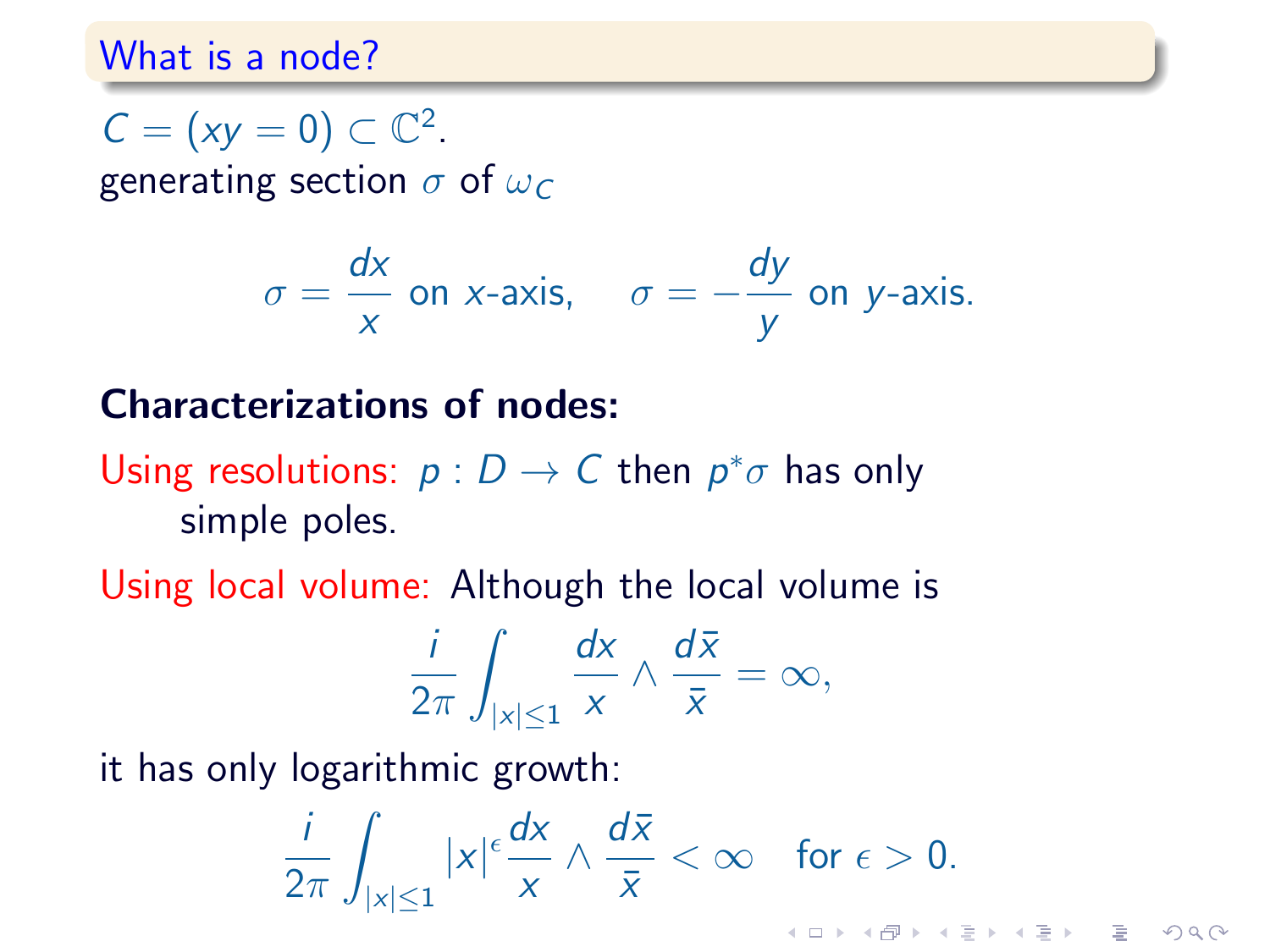#### What is semi-log-canonical?

- Take a resolution  $f: Y \rightarrow X$ . Write
	- $K_Y = f^*K_X + J$  and  $f^*D = D_Y + E$ .
- $J > 0$  iff X has canonical singularities and
- Mumford's semi-stable reduction: may assume that all coefficients in  $E$  equal 1.

Adjunction formula:  $K_{D\vee}$  =

$$
(K_Y+D_Y)|_{D_Y}=(f^*(K_X+D)+J-E)|_{D_Y}=f^*K_D+(J-E)|_{D_Y}
$$

Suggests:  $J > 0 \Leftrightarrow (J - E)|_{D_v} > -1$ .

Almost what we want, but no information on exceptional divisors that are disjoint from  $D<sub>Y</sub>$ . Convexity of the coefficients of J settles the rest. (Shokurov, Kollár, Kawakita, de Fernex-Kollár-Xu)<br>The Shokurov, Kollár, Kawakita, de Fernex-Kollár-Xu)

 $\Omega$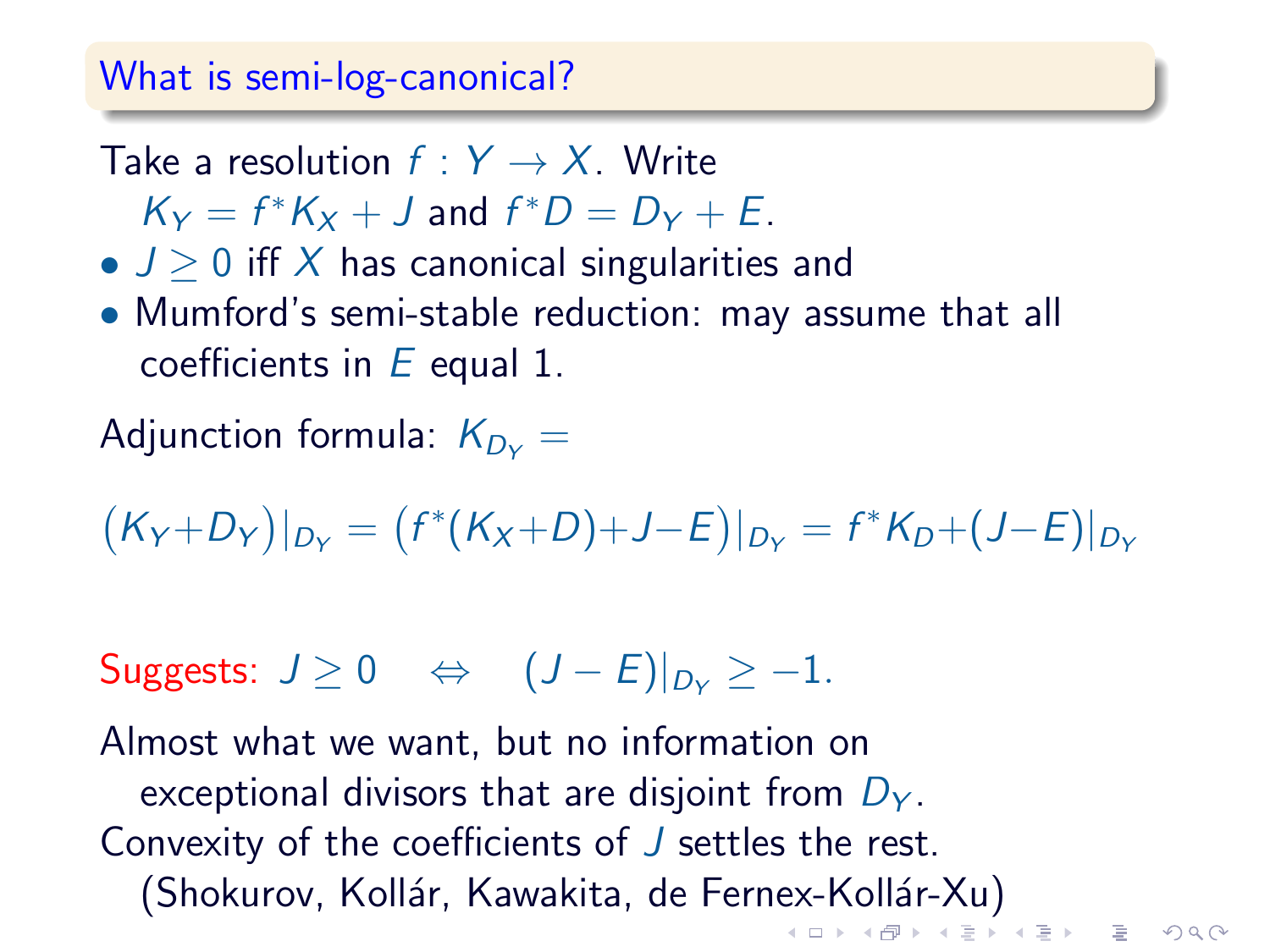## Definition of semi-log-canonical

 $X$  only nodes in codimension 1. So  $\omega_X$  makes sense and  $\omega_X^{[m]}$ X is locally free for some  $m > 0$ . Using resolutions:  $f: Y \rightarrow X$  with reduced exceptional divisor  $E$ , then we have pull-backs

$$
f^*\big(\omega_X^{[r]}\big) \to \omega_Y^{[r]}(rE) \quad \forall r.
$$

Using local volume:  $\sigma^m$ : generating section of  $\omega_X^{[m]}$  $x^{\left[m\right]}$ . Although the local volume is  $\int \sigma \wedge \bar{\sigma} = \infty,$  it has only logarithmic growth:

$$
(i^?) \cdot \int |g|^{\epsilon} \cdot \sigma \wedge \bar{\sigma} < \infty
$$

for every g vanishing on  $\text{Sing } X$  and  $\epsilon > 0$ .

**KOD RED RED CHARGE**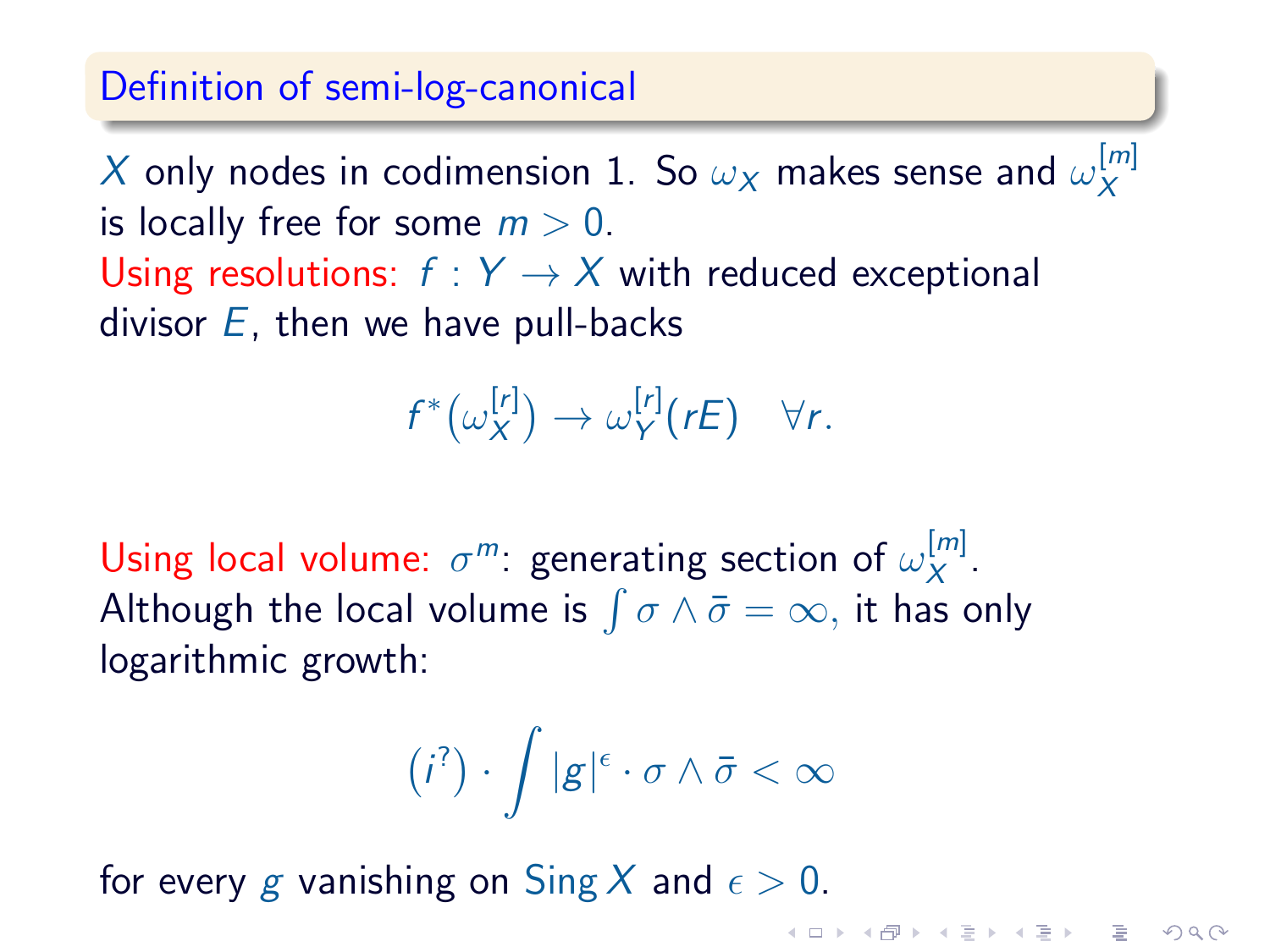## Examples of semi-log-canonical singularities

- dim=2: canonical = smooth + Du Val  $(xy + z^n = 0, ..., x^2 + y^3 + z^5 = 0)$
- dim=2:  $log terminal = \mathbb{C}^2/(finite group)$
- $\bullet$  dim=n examples: cone over  $X\subset \mathbb{P}^N$  is Ic (or slc) iff  $X$  is Ic (or slc) and  $-K_x \sim rH$  for some  $r > 0$ .

cone over  $X\subset \mathbb{P}^N$  is canonical iff  $X$  is canonical and  $-K_x \sim rH$  for some  $r > 1$ .

**KORKAR KERKER EL VAN**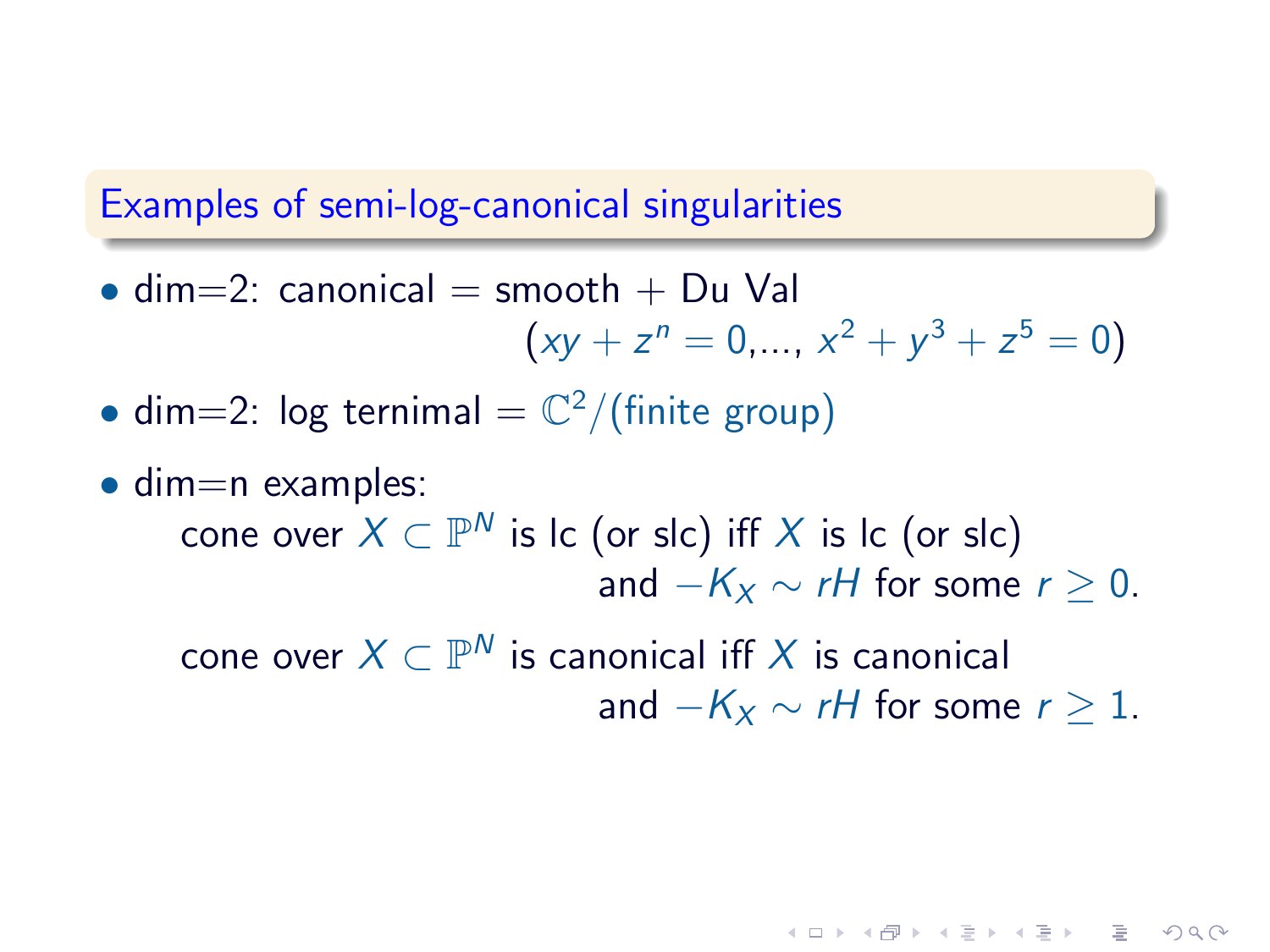Stable curves  $\rightarrow$  Stable varieties

 $X$ : projective, connected

Local condition: semi-log-canonical singularities **Global condition:**  $\omega_X$  is ample.

What are stable families?

Wrong answer:

Flat, projective morphisms with stable fibers.

**KOD RED RED CHARGE**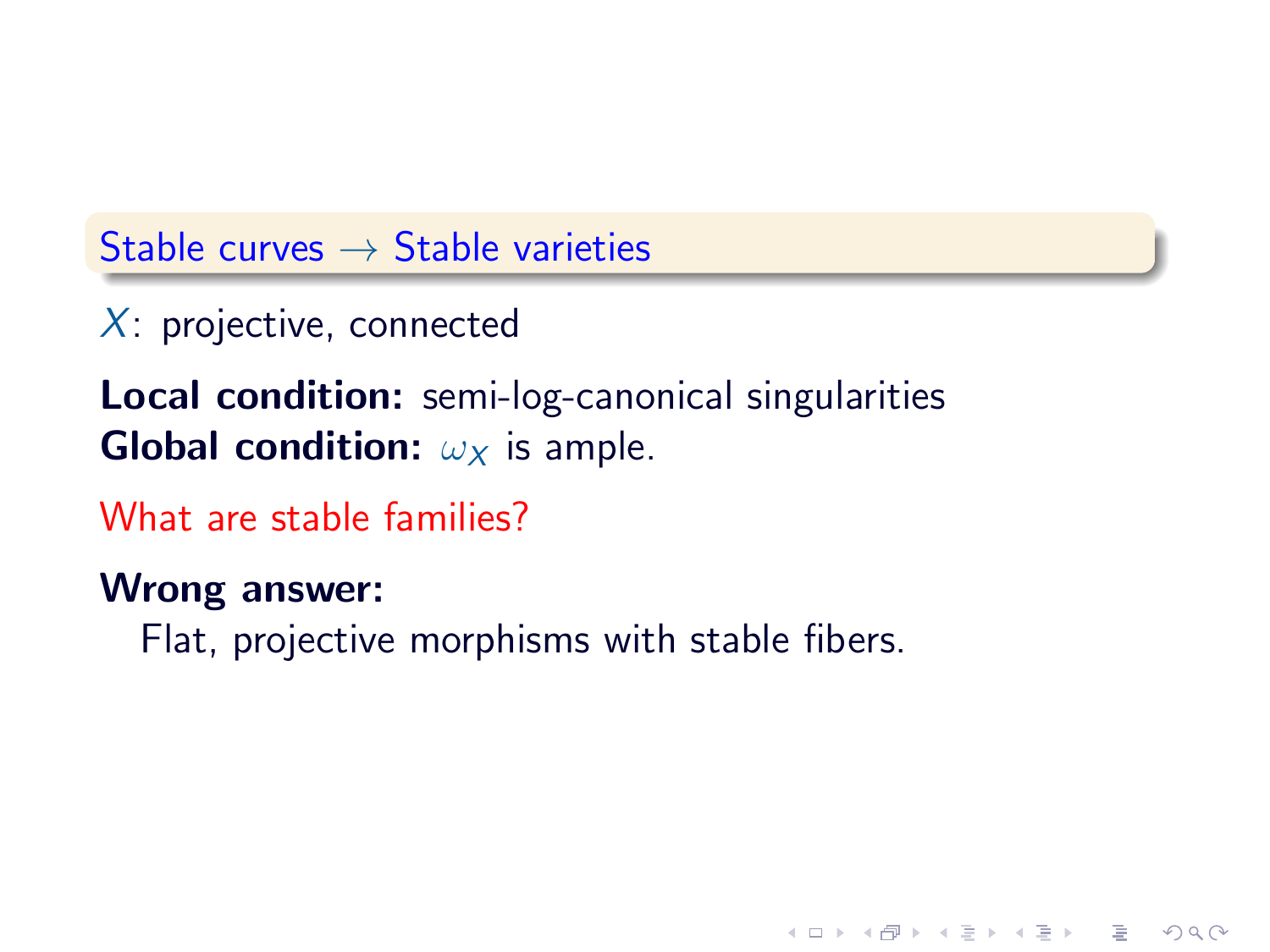#### Example I

Family of varieties in  $\mathbb{P}_{\mathbf{x}}^5 \times \mathbb{A}_{st}^2$ :

$$
X := \left(\text{rank}\left(\begin{array}{cc} x_0 & x_1 & x_2 \\ x_1 + s x_4 & x_2 + t x_5 & x_3 \end{array}\right) \le 1\right).
$$

 $2Q$ 

Claim: the following are equivalent:

- $X_{st}$  is semi-log-canonical (in fact klt)
- $-3K_{X_{st}}$  is Cartier
- either  $(s, t) = (0, 0)$  or  $st \neq 0$ .

Being stable is not a locally closed condition.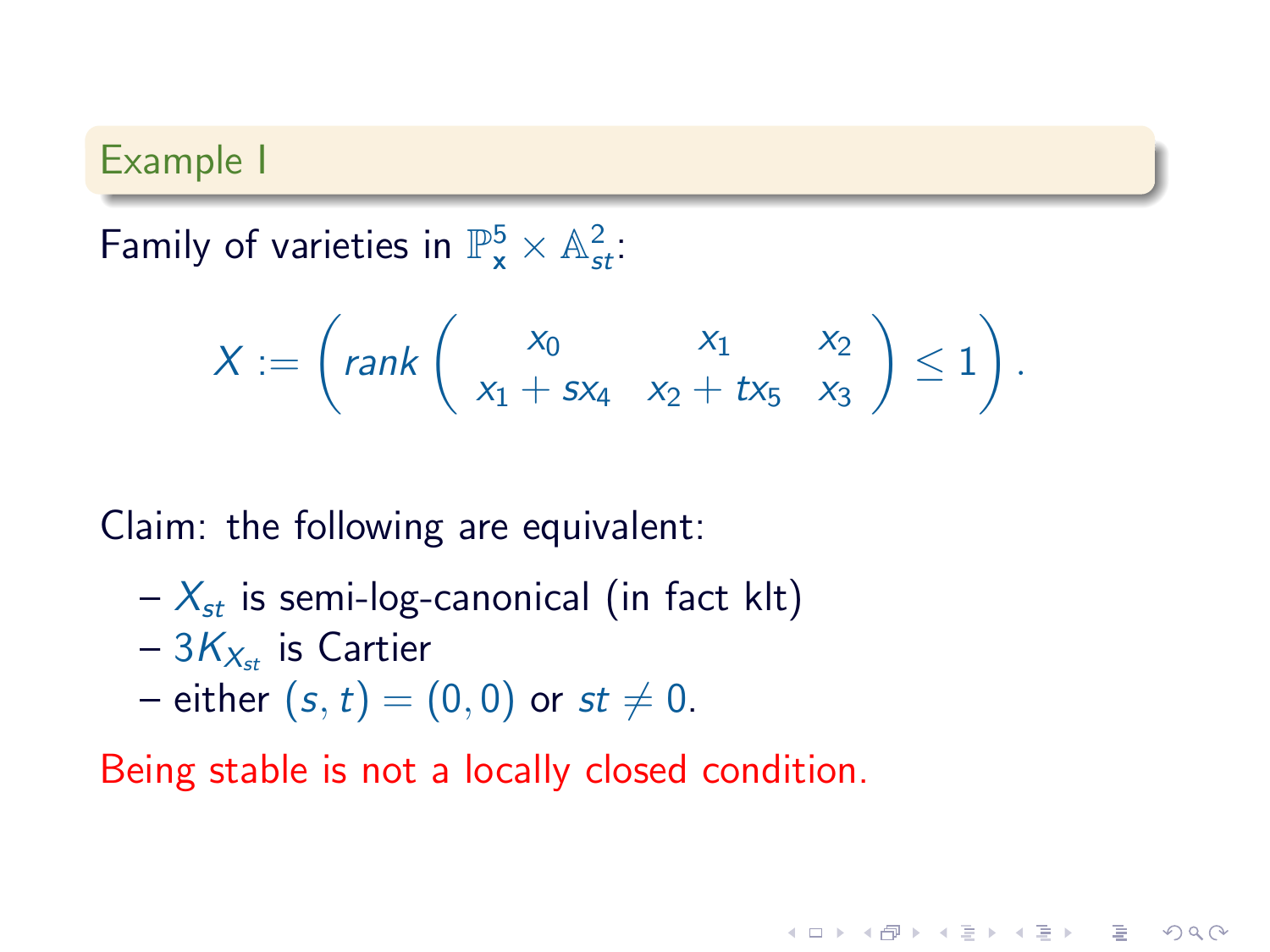Case 1:  $st \neq 0$ :

$$
\begin{pmatrix} x_0 & x_1 & x_2 \ x_1 + sx_4 & x_2 + tx_5 & x_3 \end{pmatrix} \rightarrow \begin{pmatrix} x_0 & x_1 & x_2 \ x_4 & x_5 & x_3 \end{pmatrix}
$$

This is  $\mathbb{P}^1 \times \mathbb{P}^2$ , hence even smooth.

$$
A \sqcup A \sqcup A \sqcap B \rightarrow A \sqsubseteq A \rightarrow A \sqsubseteq A \sqcup A \sqcap B
$$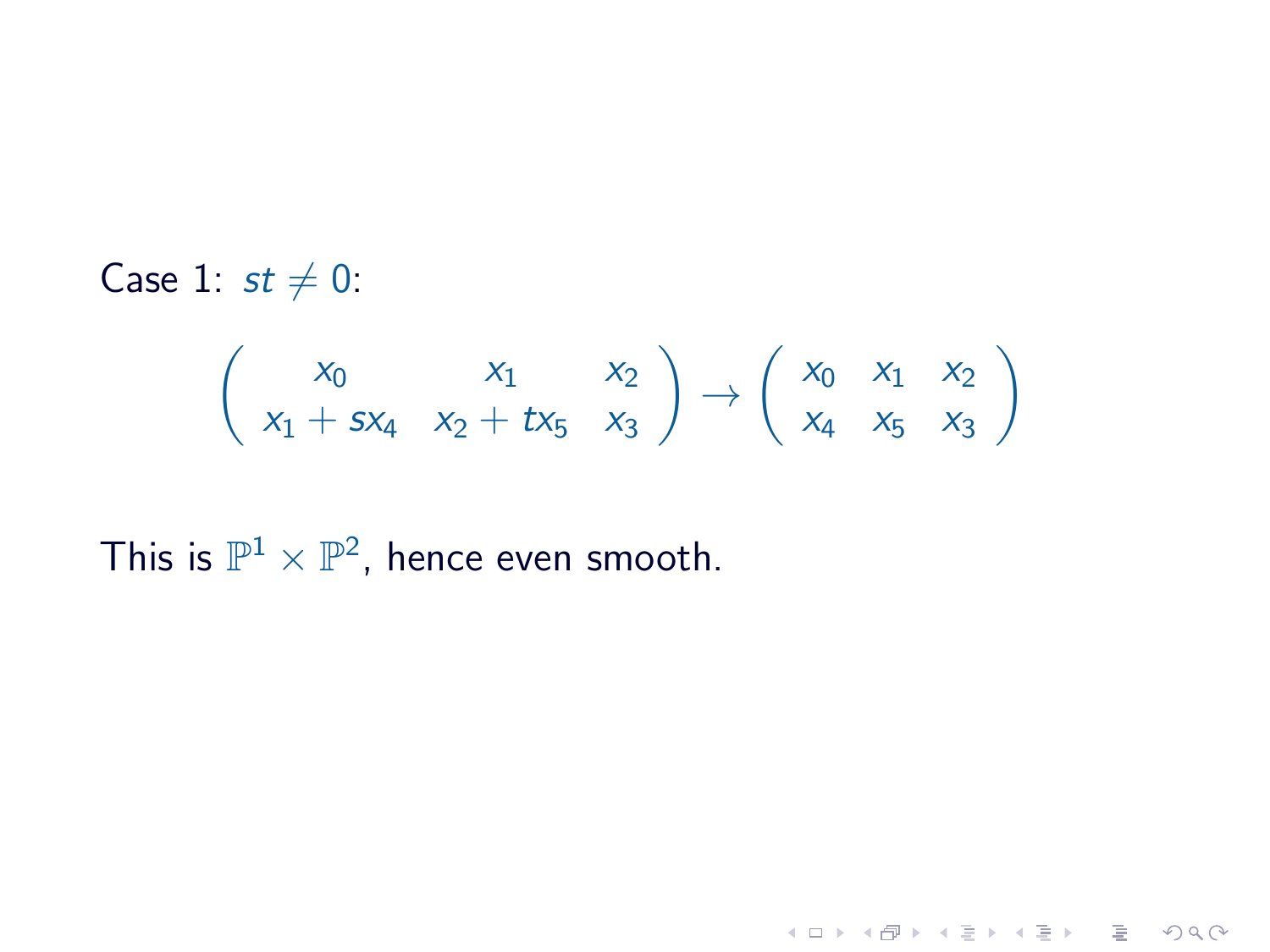Case 2:  $s = t = 0$ 

$$
\left(\begin{array}{ccc}x_0&x_1&x_2\\x_1+sx_4&x_2+tx_5&x_3\end{array}\right)\rightarrow \left(\begin{array}{ccc}x_0&x_1&x_2\\x_1&x_2&x_3\end{array}\right)
$$

This is the 2-cone over  $\mathbb{P}^1 \hookrightarrow \mathbb{P}^3$ . The singularity is locally like  $\mathbb{C}^3/\frac{1}{3}$  $\frac{1}{3}(1,1,0)$ :  $\mathbb{Z}/3\mathbb{Z}$  acts with  $(\epsilon, \epsilon, 1)$ .

**KORK START A START AND KORK**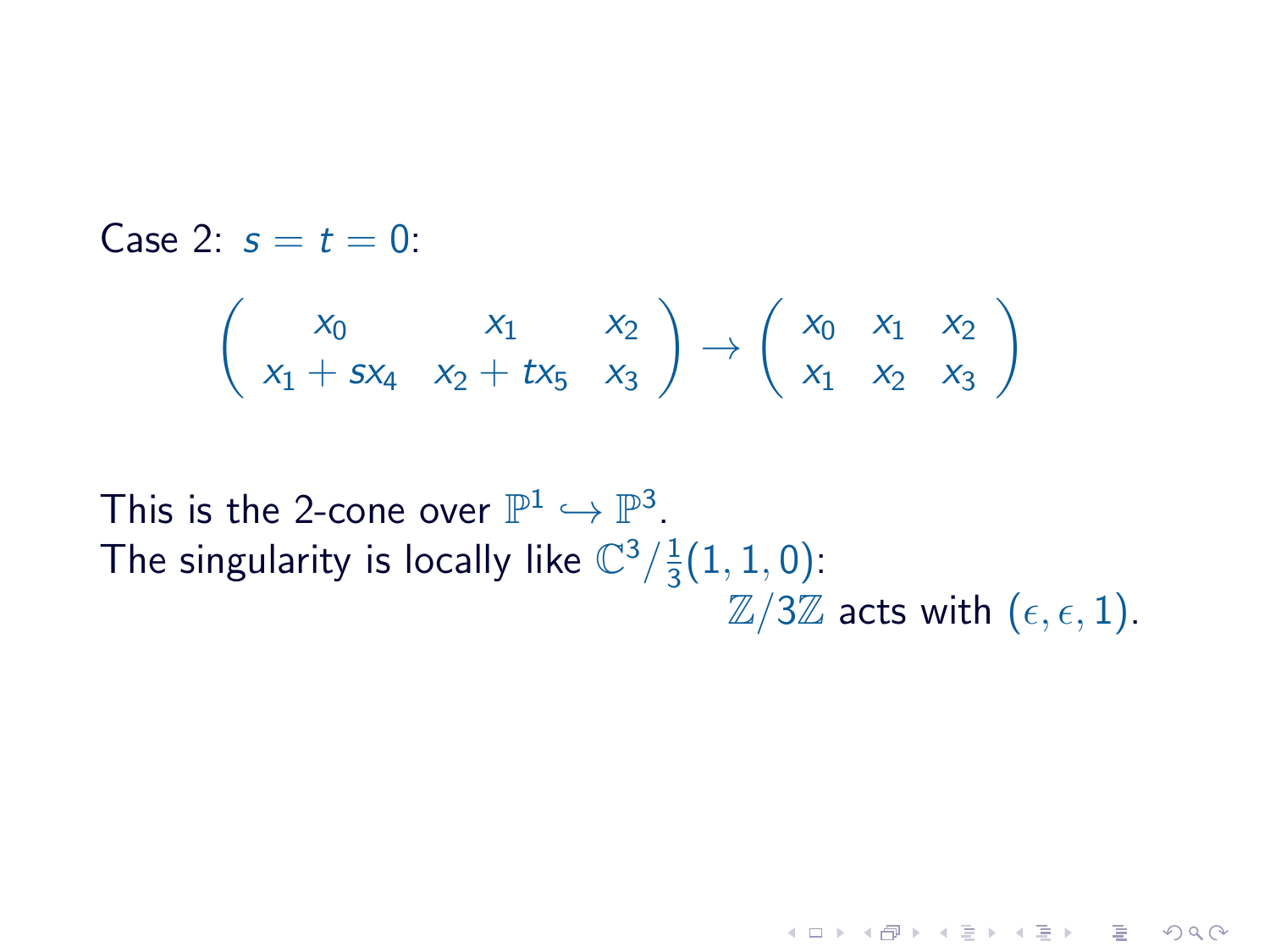Case 3:  $s = 0, t \neq 0$ :

$$
\left(\begin{array}{ccc}x_0&x_1&x_2\\x_1+sx_4&x_2+tx_5&x_3\end{array}\right)\rightarrow \left(\begin{array}{ccc}x_0&x_1&x_2\\x_1&x_5&x_3\end{array}\right)
$$

**HELMAN (E) (E) E MAN** 

This is the cone over  $F_1 \hookrightarrow \mathbb{P}^4$ .  $F_1$  is Fano but its anticanonical embedding is into  $\mathbb{P}^7$ . Here  $-K_{F_1}$  is not proportional to  $H\cap F_1.$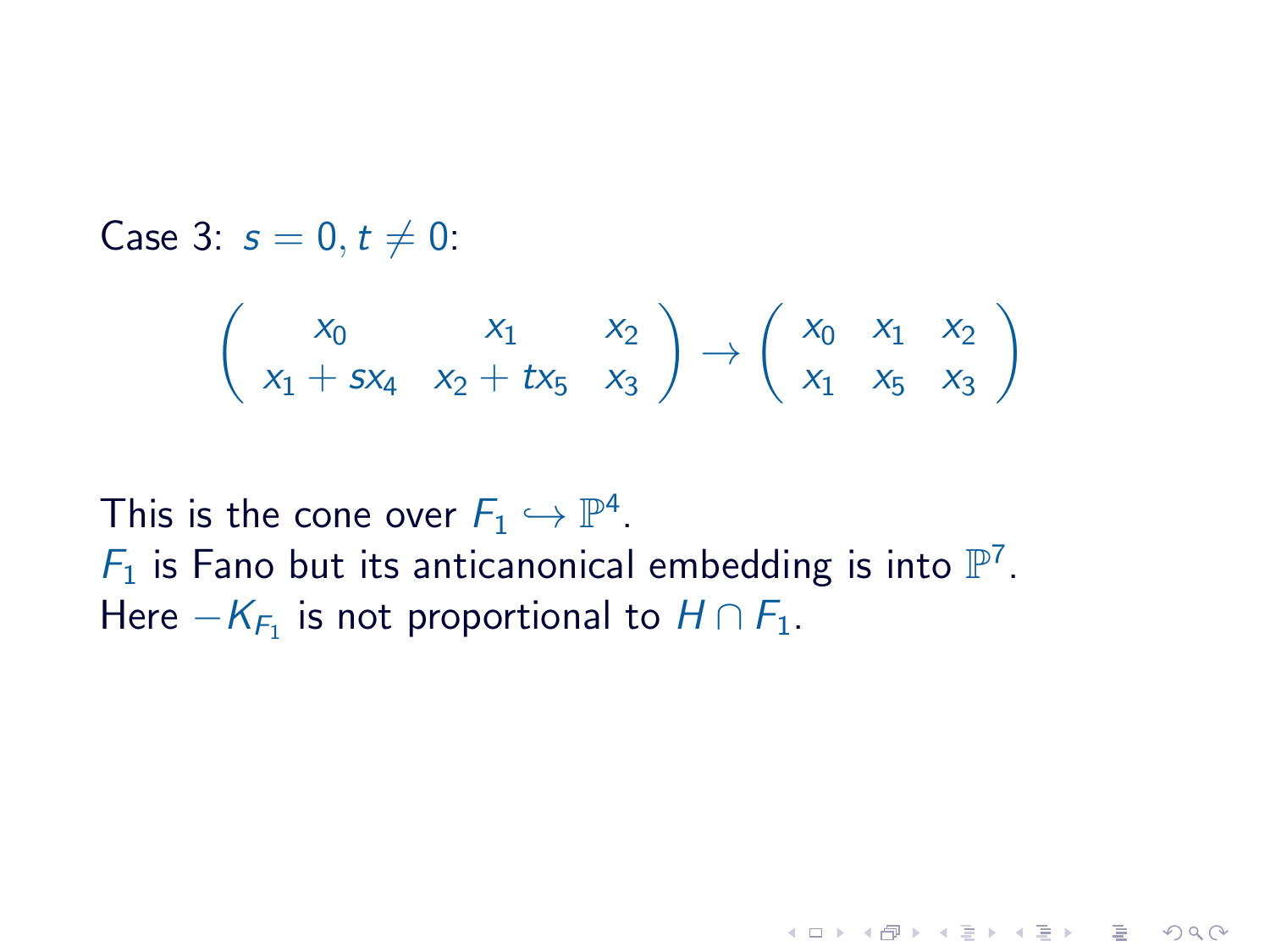## Example II – with ample  $K$

Let  $Y_m \subset \mathbb{P}^6_\mathsf{x} \times \mathbb{C}^1_t$  be the family

$$
\sum x_i^m = 0 \text{ and } rank \left( \begin{array}{cc} x_0 & x_1 & x_2 \\ x_1 + tx_4 & x_2 + tx_5 & x_3 \end{array} \right) \le 1.
$$

 $\mathbf{A} \equiv \mathbf{A} + \mathbf{A} + \mathbf{A} + \mathbf{A} + \mathbf{A} + \mathbf{A} + \mathbf{A} + \mathbf{A} + \mathbf{A} + \mathbf{A} + \mathbf{A} + \mathbf{A} + \mathbf{A} + \mathbf{A} + \mathbf{A} + \mathbf{A} + \mathbf{A} + \mathbf{A} + \mathbf{A} + \mathbf{A} + \mathbf{A} + \mathbf{A} + \mathbf{A} + \mathbf{A} + \mathbf{A} + \mathbf{A} + \mathbf{A} + \mathbf{A} + \mathbf{A} + \mathbf{A} + \math$ 

 $2Q$ 

- $Y_m \to \mathbb{C}^1_t$  is flat, projective
- stable fibers for  $m > 5$ ,
- $\bullet$   $\left(K_{Y_{m,t}}^3\right)$  is not locally constant.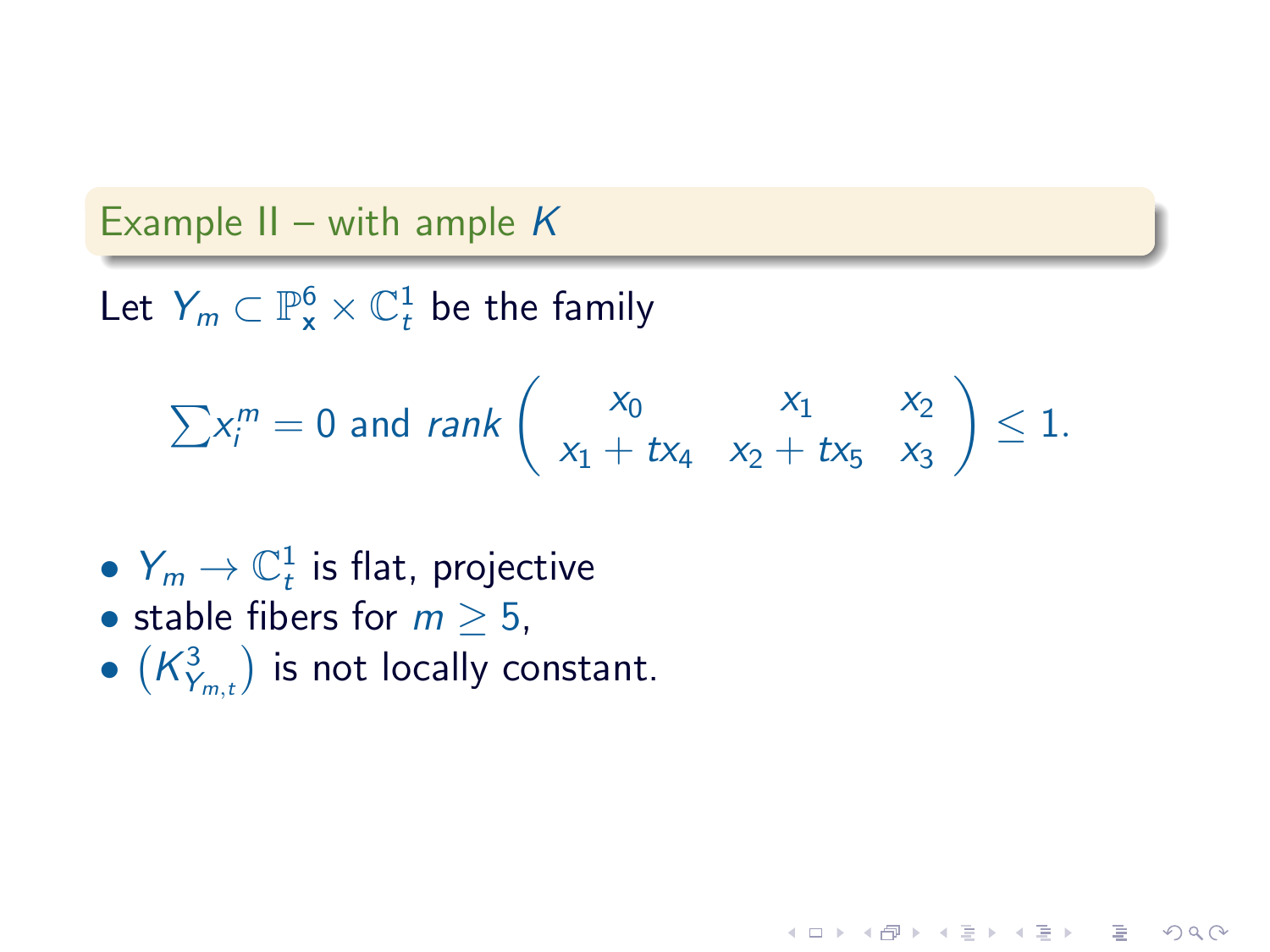## Stable families

**Theorem** (K. 2015) Let  $X \rightarrow S$  be a flat, projective morphisms with stable fibers,  $S$  reduced. Equivalent:

- $\textbf{\textbullet{}}$  The volume of the fibers  $s\mapsto \left(K^n_{X_s}\right)$  is locally constant.
- $\textbf{2}$  The plurigenera  $s \mapsto h^0\big(X_{\!s}, \omega_{X_{\text{s}}}^{[m]}\big)$  $\binom{[m]}{\chi_s}$  are locally constant.

 $\overline{z}$  (  $\overline{z}$  )  $\overline{z}$  )  $\overline{z}$  )  $\overline{z}$  )  $\overline{z}$ 

 $2Q$ 

3  $\omega_{X/}^{[m]}$  $\frac{[m]}{\chi/S}$  is flat and commutes with base change  $\forall m.$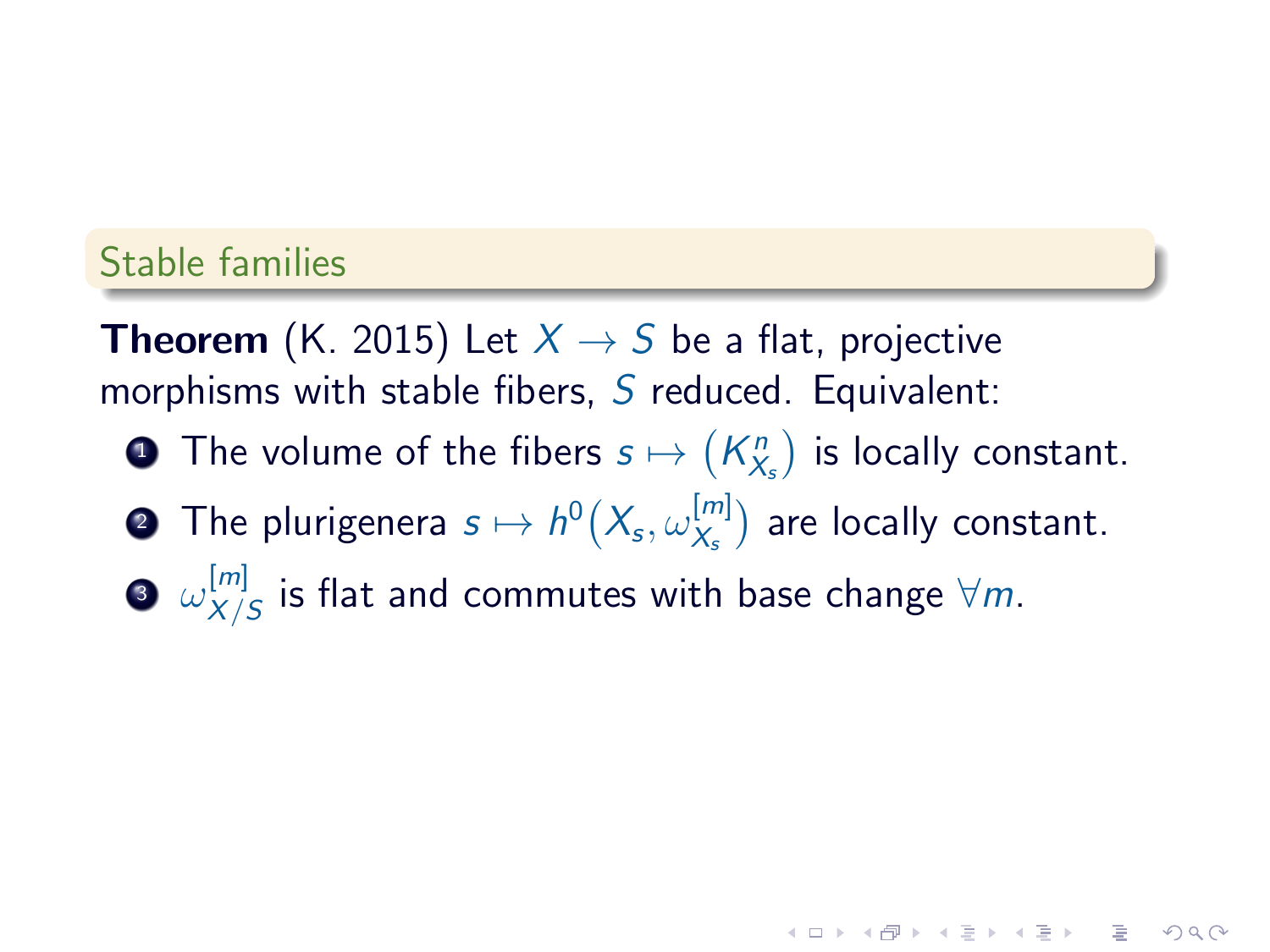# Definition of stable families

S any Noetherian scheme. A morphism  $f : X \rightarrow S$  is stable iff

- $\bullet$  f is flat, projective with stable fibers and
- $\bm{2}$   $\omega_{X/}^{[m]}$  $\frac{[m]}{\chi/S}$  is flat and commutes with base change  $\forall m.$

K ロ ▶ K @ ▶ K 할 > K 할 > 1 할 > 1 이익어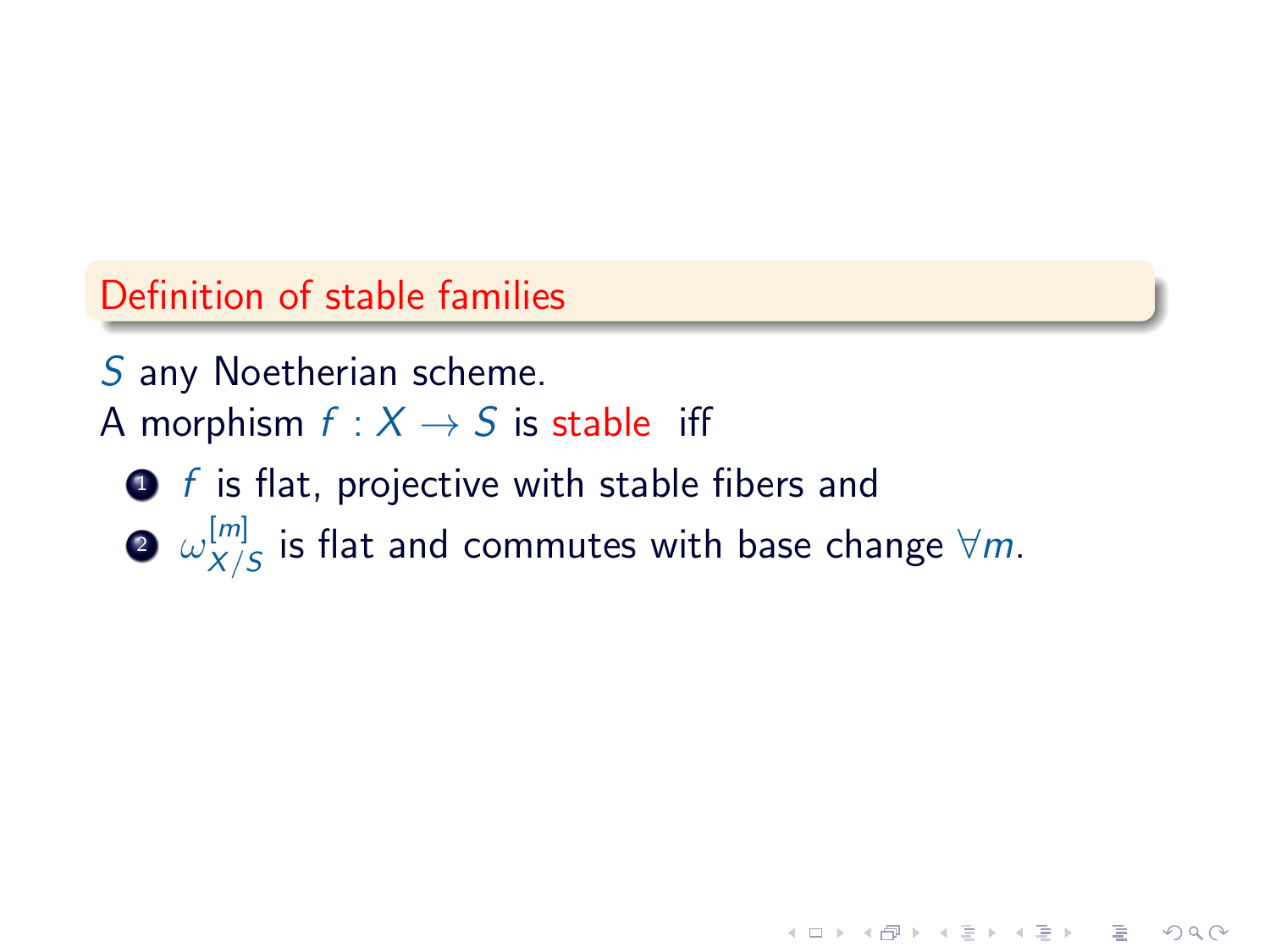# Stability is representable

 $- f : X \rightarrow S$ : flat family, projective of pure relative dim n – fibers at worst nodal in codim 1.

# Theorem

In characteristic 0, there is a monomorphism

$$
i_{\mathcal{S}}: \mathcal{S}^{\mathrm{stable}} \rightarrow \mathcal{S}
$$

**KOD RED RED CHARGE** 

such that, for every  $g: T \to S$ , the following are equiv.

- **1** The pull-back  $f_T : X_T \to T$  is stable.
- $\bullet$  g factors through is.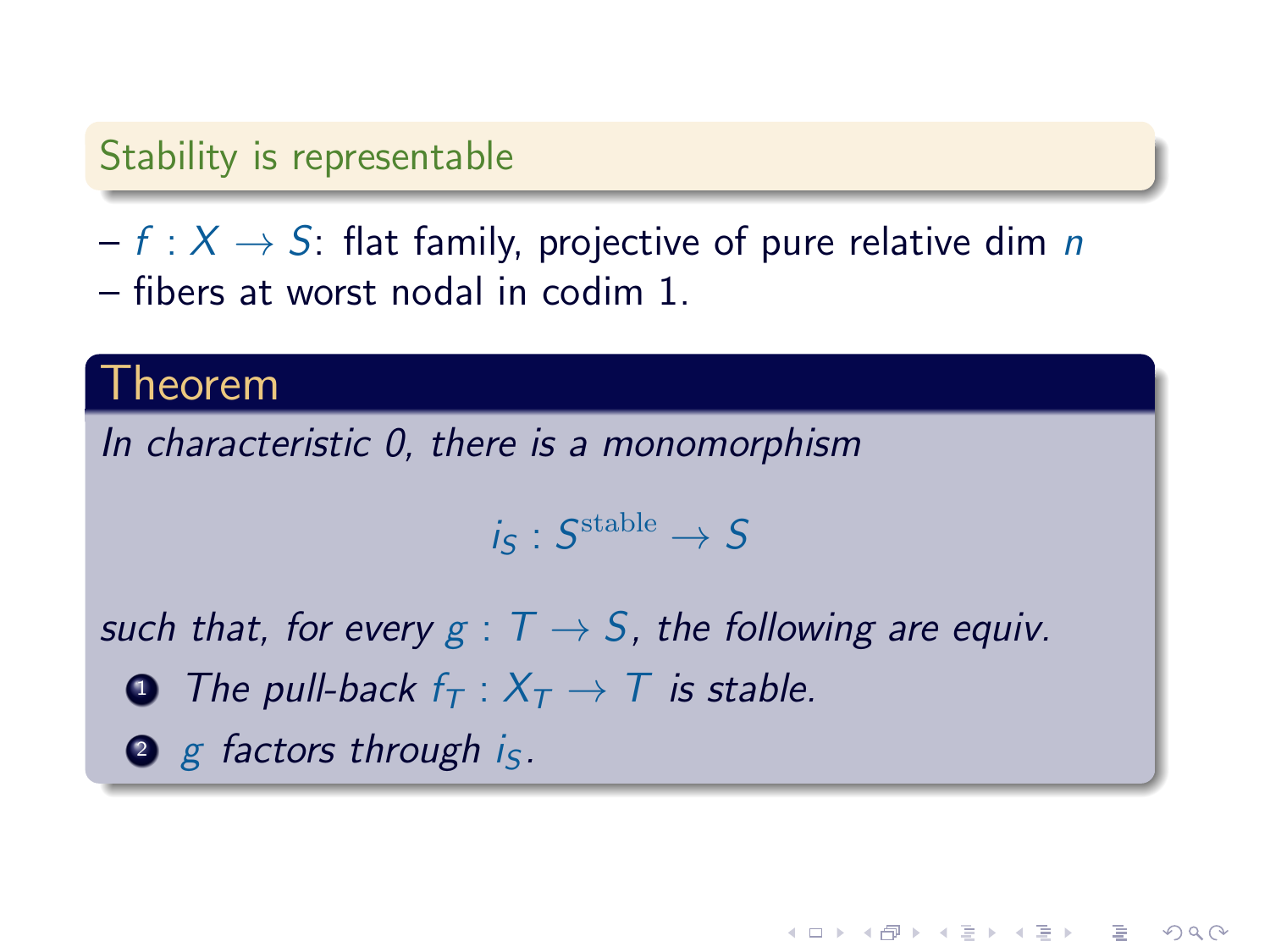#### Main existence theorem

Fix positive *n, d.* 

There is a projective coarse moduli space  $\bar{M}_{n,d}$  parametrizing stable varieties X of dimension n such that  $(K_X^n) = d$ .

 $QQQ$ 

- $\bullet$  moduli properties as good as for  $\bar{M}_{g}$ ,
- as a scheme, much more complicated.

(Note: Proofs are complete in characteristic 0 only.)